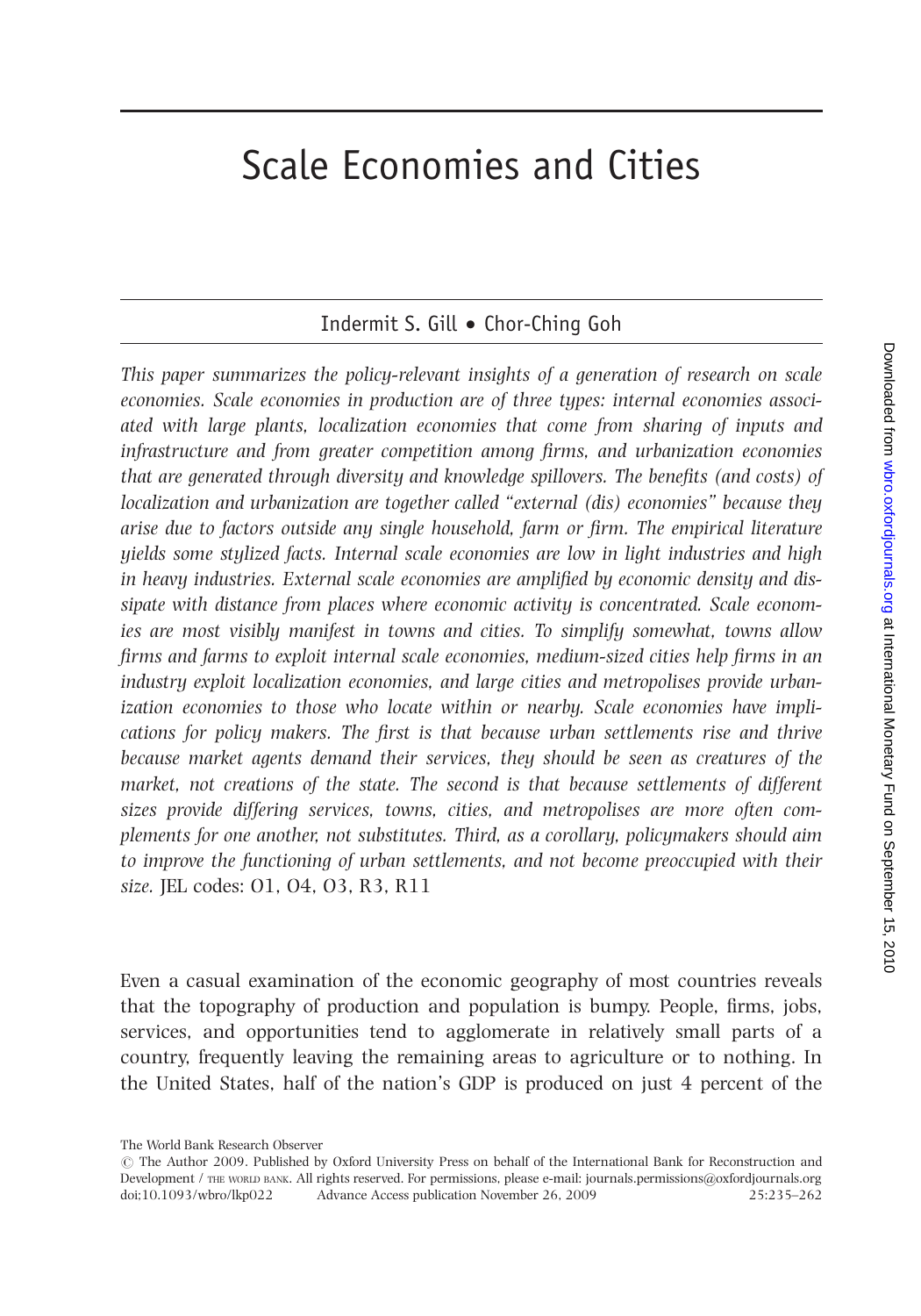land area (Easterly and Levine 2001). As one zooms in to a smaller spatial scale, this pattern is replicated. New York is the most economically dense state in America. This in turn is because of the extreme concentration of production in the metropolitan area of New York. And the metro area contains New York County, the densest county in the nation, as well as three of the next ten densest counties (Ciccone and Hall 1996).

Besides being bumpy—even spiky—the spatial distribution of economic activity is sticky. New York has been the largest U.S. city for over a century (Kim and Margo 2004, p. 2994). No new urban agglomeration has emerged in France since 1911, and no city that was relatively big has died (Eaton and Eckstein 1997, pp.  $447-8$ ). Once established, a dense agglomeration of economic activity tends to persist. A country's economic geography exhibits inertia.

The spikiness and stickiness of a country's economic geography can be explained by a single factor: scale economies. Scale economies can be internal or external to firms and farms. Internal scale economies are the cost advantages that a firm reaps by producing in large plants. As Adam Smith recognized during his visit to a pin factory more than two centuries ago, they include the productivity advantages from the division of labor which is made possible by large scale production. Internal increasing returns create a tendency for a firm to locate its activities in one or a few locations, thereby contributing to bumpiness.

But internal economies cannot, by themselves, explain the existence of cities, because they cannot explain why many firms might choose to base themselves in a single location and often stay there for long periods. For this, it is necessary to turn to external economies—the benefits of scale that arise outside a firm or industry. These are the advantages that a bookshop on Dadabhai Naoroji Road in Mumbai gets by being close to other book stalls. They are also the advantages which financial firms derive from locating in large and diverse cities such as São Paulo or Shanghai. Agglomeration economies can take the form of either "localization" economies (the benefits from colocation of similar producers) or "urbanization" economies (the benefits from conglomeration of diverse producers). Firms benefit from locating close to other firms in either the same or different industry. And unless all of them move elsewhere together, they would lose these benefits.

However, the logic can only be stretched so far. For people and firms, being in cities comes at a price. Traffic in central London moves at only 11 miles per hour (Shaffer and Santos 2004), the same speed as horse drawn carriages a hundred years ago. Bangkok is notorious for congestion and Beijing for pollution. Housing in Delhi is amongst the most expensive in the world. Crime and slums are prevalent in many developing countries' primary cities. These are the costs of density, the diseconomies of agglomeration, which limit the productivity advantages to firms, and the welfare benefits to inhabitants, when they locate in dense urban areas. Combined with the differing propensities of activities to benefit from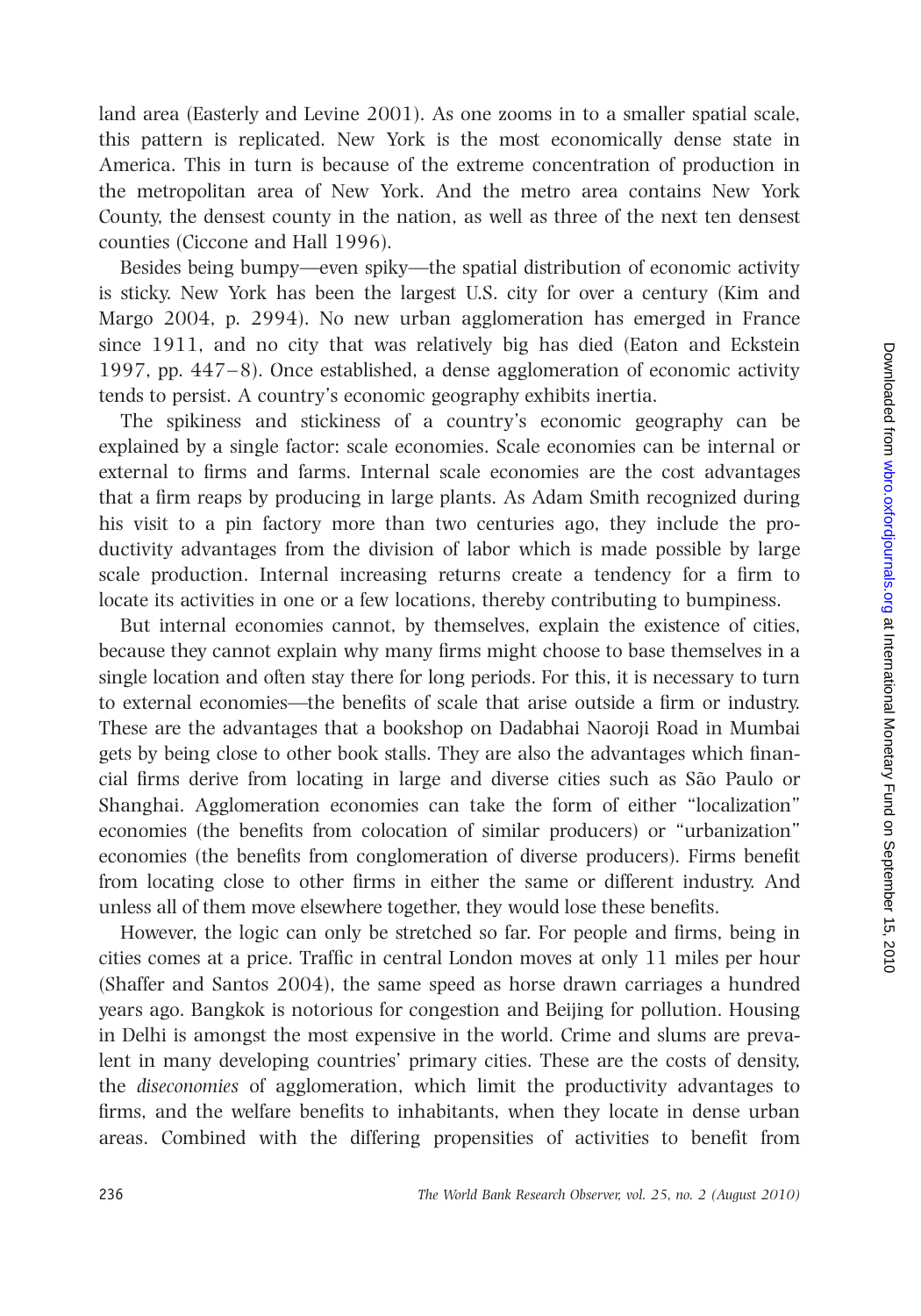agglomeration economies, they help to explain why economic activity within a country is not restricted to a single center, but is instead spread across centers of differing sizes. Good policies can relax the constraints generated by the congestion and overcrowding of land and resources; bad policies can result in the diseconomies quickly stifling the benefits that come from scale economies.

But caveats notwithstanding, the benefits of producing large amounts in a single plant or place have only increased as transport costs have fallen in the two centuries since Adam Smith visited the pin factory. The potential of scale economies and how access to world markets helps to exploit them can be seen in the city of Dongguan in China's Pearl River delta. In 2005 one plant there manufactured 30 percent of the magnetic recording heads used in disk drives worldwide. In several products, Dongguan's factories account for over 40 percent of global production. Of the parts and components used in personal computers, 95 percent can be sourced within Dongguan city (Gill and Kharas 2007).

Places like Dongguan have rushed headlong into the world of scale economies. While economic crises slow down and even temporarily reverse these transformations, millions of people in the developing world enter this new realm every year, and the implications—for them and for policymakers—are enormous. This paper provides a brief synopsis of work by a generation of economists who have sought to understand these scale economies. It summarizes the evidence of scale economies in production, focusing on "agglomeration economies," whose exploitation requires locating in areas that are densely populated by other producers. Finally, we discuss the lessons for policymakers in the developing world. Our main conclusions are:

- The sectoral transformations that countries must undergo as they develop have a spatial "dual." As they transition from agricultural to industrial to service-oriented modes of production firms and workers leave behind not just their villages and their agrarian occupations, but also a world where scale does not matter so much. They enter not just settlements that are larger and denser, but also a world in which producers, distributors, and consumers enjoy agglomeration economies.
- Research over the last generation indicates that different types of human settlements facilitate agglomeration economies for different forms of production. An oversimplified (but not incorrect) generalization is that market towns facilitate plant-level scale economies in marketing and distributing produce, medium-sized cities provide localization economies for manufacturing industries, while the largest cities provide urbanization economies that foster the growth of business, government, and educational services.
- † Because of coordination failures associated with spatial transformations, policymakers have often seen cities as constructs of the state. In reality, like firms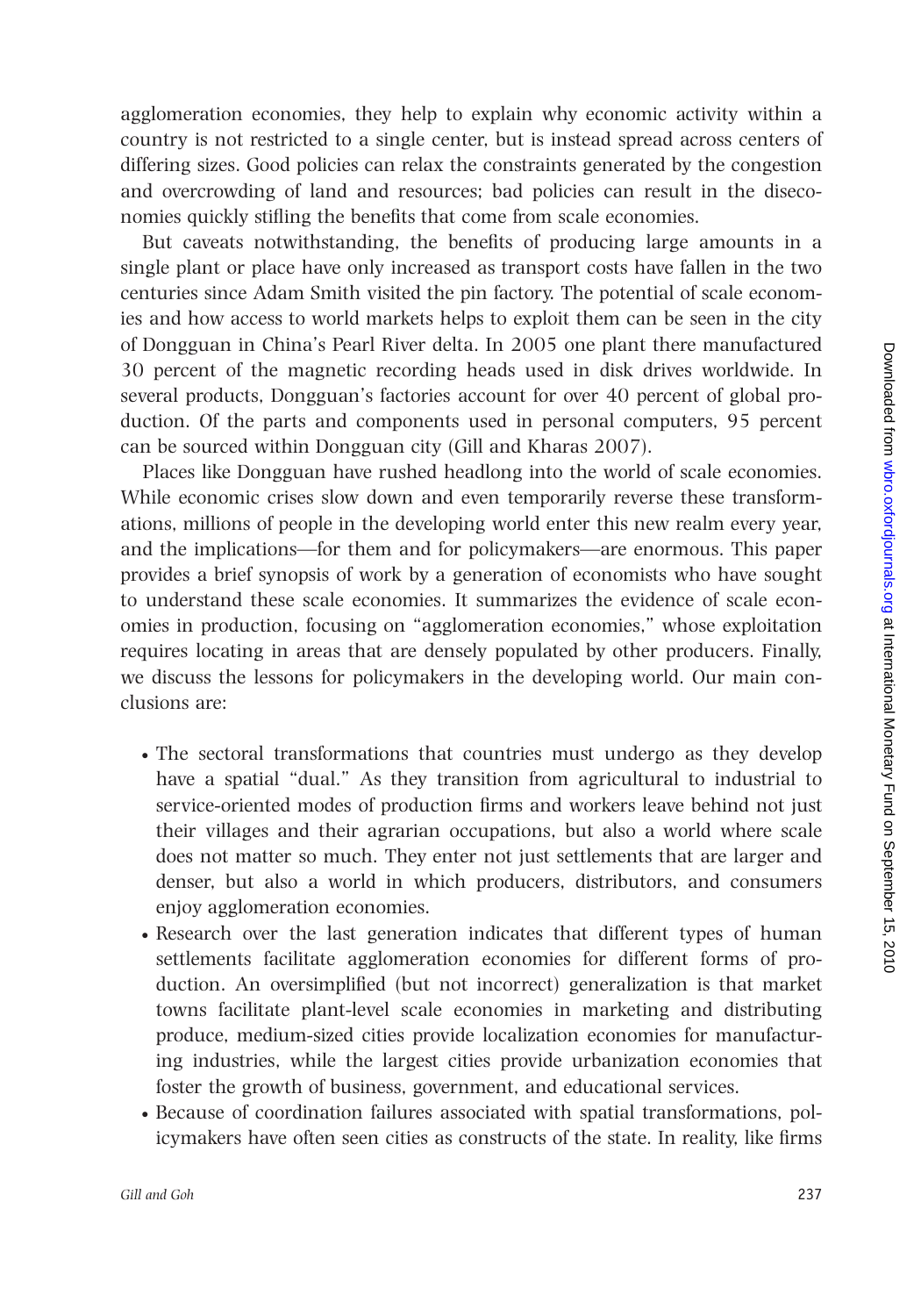and farms, cities and towns are creatures of the market. Just as firms and farms deliver final and intermediate goods and services, towns and cities deliver agglomeration economies to producers and workers. While a longer discussion of policy implications is outside the scope of this survey, two clear lessons emerge by recognizing the importance of agglomeration economies. The first is that settlements of different sizes serve functions that are complementary. Large, medium, and small cities should not be seen as substitutes—the focus should be on function, not size. The second is that it gets harder to keep settlements well-functioning as urbanization advances, but reasonable land markets, policies that address negative externalities like congestion and pollution, and universal provision of basic services remain important at every stage of the spatial transformations that are necessary for development.

# Theoretical Advances

Adam Smith introduced scale economies, factor mobility, and transport costs as central to understanding the nature and causes of the wealth of nations. But until the 1980s most economists were happier to anchor their inquiries to another concept introduced in The Wealth of Nations: the "invisible hand" of perfect competition.<sup>1</sup> Constant returns led to convenient characterizations of the economy where all firms and workers were identical, so one firm or worker could be considered representative of all. Scale economies were inconvenient they required acknowledging that specialization differentiated people and products.

But perfect competition is an artificial construct. It assumes infinitesimally small firms with little or no influence over market prices, even in the immediate vicinity of a firm. The assumption of constant returns to scale also implies the problem of "backyard capitalism"(Krugman, 1991). That is, if small-scale production is as efficient as large-scale, every household would produce a range of goods and services in its backyard. Occasionally, the contradiction between these two phenomena—internal scale economies on the one hand, and perfect competition on the other—would surface. Because of the technical difficulties of modeling increasing returns to scale, though, it would quickly be buried again. $<sup>2</sup>$ </sup>

Then, during the 1970s, a simple model of increasing returns to scale (Dixit and Stiglitz 1977) opened the door for researchers to the same realm that so many firms and workers had inhabited since the Industrial Revolution. By the late 1980s scale economies were standard features of the explanations for international trade. By the early 1990s growth theorists had accepted the need to incorporate imperfect competition among firms into aggregate formulations of an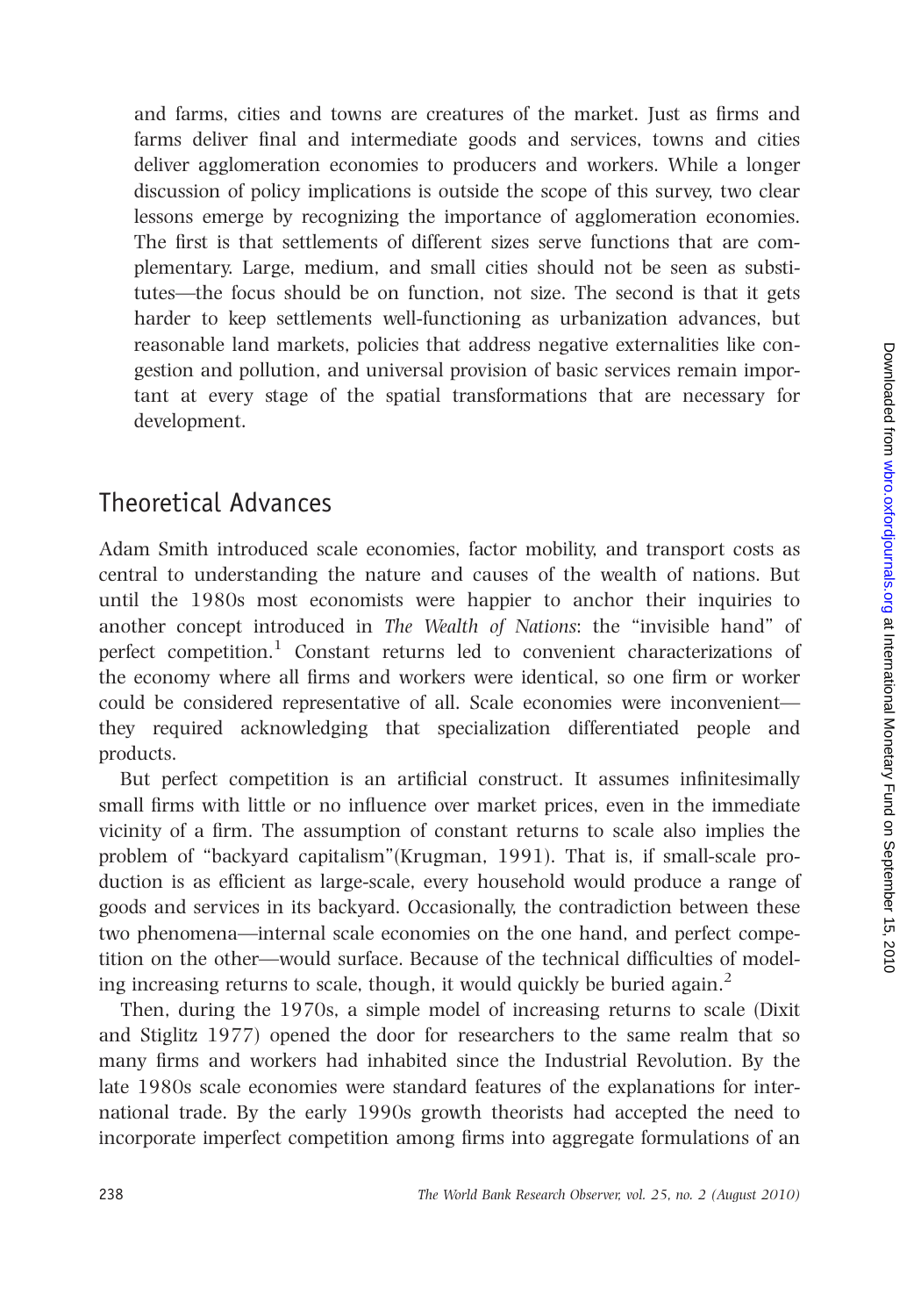economy. By the mid-1990s theorists were beginning to show how these ideas could be used to understand the spatial distribution of economic activity, including the rise of towns and cities (figure 1).

The literature on the microeconomic foundations of agglomeration economies has flourished in the last two decades by combining models of scale economies and insights about urban economics that highlight tensions between the benefits and costs from concentration (Mills 1967; Dixit 1973; Henderson 1974a). In general, researchers have recognized that economic growth has different impacts on firms and workers depending on their sector and location. The underlying reason is the love for variety in consumption and the economies of scale in



| <b>International Trade</b> |
|----------------------------|

Figure 1. Recognizing the Importance of Scale Economies: 30 Years of Theoretical Advance

|                                | <b>Key Publications</b>                                                                                                                             |
|--------------------------------|-----------------------------------------------------------------------------------------------------------------------------------------------------|
| <b>Industrial Organization</b> | Spence (1976); Dixit and Stiglitz (1977)                                                                                                            |
| <b>Urban economics</b>         | Mills (1967); Diamond and Mirrlees (1973); Henderson (1974a)                                                                                        |
| <b>International trade</b>     | Krugman (1980, 1981); Ethier (1982); Helpman and Krugman (1987); Grossman and Helpman (1995)                                                        |
| <b>Economic geography</b>      | Krugman (1991b); Fujita, Krugman, and Venables (1999); Baldwin and Martin (2004)                                                                    |
| <b>Endogenous growth</b>       | Romer (1986, 1990); Lucas (1988); Grossman and Helpman (1991); Aghion and Howitt (1992, 2005);<br>Rossi-Hansberg and Wright (2007); Duranton (2007) |

Source: Adapted from Gill and Kharas (2007) with suggestions from Vernon Henderson and John McCombie.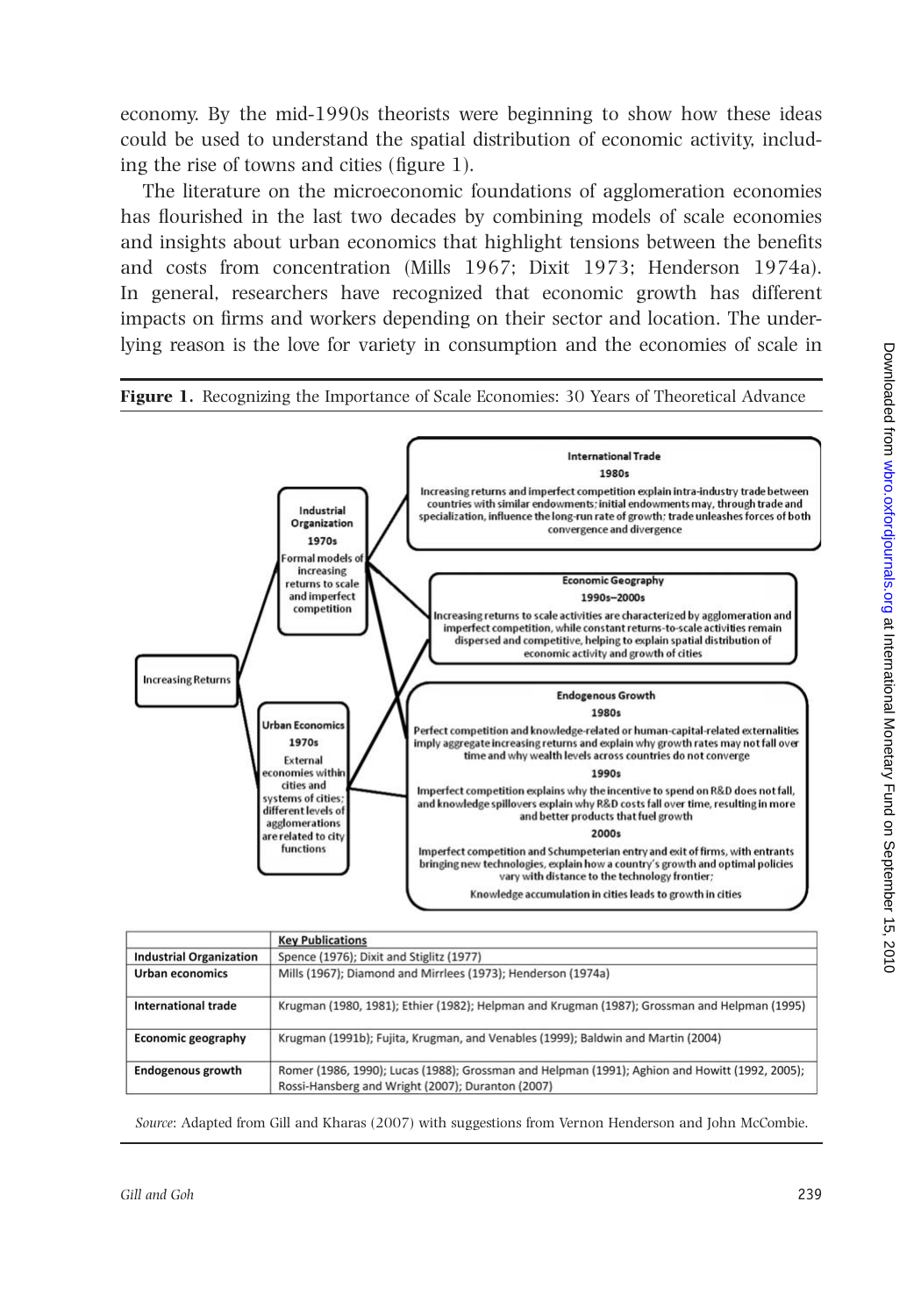production; the proximate causes are product differentiation, monopolistic power, specialization, and location externalities. The formal recognition of scale economies, externalities, and imperfect competition makes economic theory conform more closely to the world which policymakers inhabit. The main insight is that activities with increasing returns due to reasons external to a firm tend to be concentrated in cities, while those displaying constant returns remain more dispersed.

## A Guide to Scale Economies

Countries develop through sectoral shifts out of traditional subsistence-based agricultural activities into manufacturing and services. Along the way firms rather than farms become the dominant production unit. The production of differentiated manufactured goods and services increases as a share of the economy's output relative to agricultural produce. Production technology shifts away from constant returns to increasing returns to scale. And over time, scale-augmenting technical change generates scale economies. Imperfect competition becomes the rule.

The benefits of greater scale in production can be either internal or external to a producer. Internal scale economies are the within-firm efficiency gains associated with production in sizeable quantities in a single plant. External economies are those that come from producing in large quantities in a single place. They are traditionally classified as localization economies arising from within-industry economic interactions, and urbanization economies arising from between-industry interactions. External economies are synonymous with "agglomeration economies," which comprise the benefits of proximity to other producers of the same commodity or service, and diversity, or being close to other producers of a wide range of commodities and services. This paper deals mainly with productionrelated scale economies.<sup>3</sup>

Internal economies arise from the size of a plant's ability to exploit fixed costs better. For example, a larger steel mill can get volume discounts from suppliers implying fixed costs of transport and trade—and reap the benefits of division of labor within the firm. But the steelmaker's location near other firms is not the main source of gains from internal scale economies. Localization economies arise from the presence of a large number of firms in the same industry in the same place. For example, textile firms cluster to share a large pool of suitably skilled and unskilled labor and other intermediate input suppliers. Urbanization economies arise from the presence of a large number of different industries in the same place. For example, a hedge fund can benefit from locating near business schools, banking and other financial service providers, management consulting companies, legal and accounting firms, as well as manufacturers. This diversity breeds new ideas and innovation.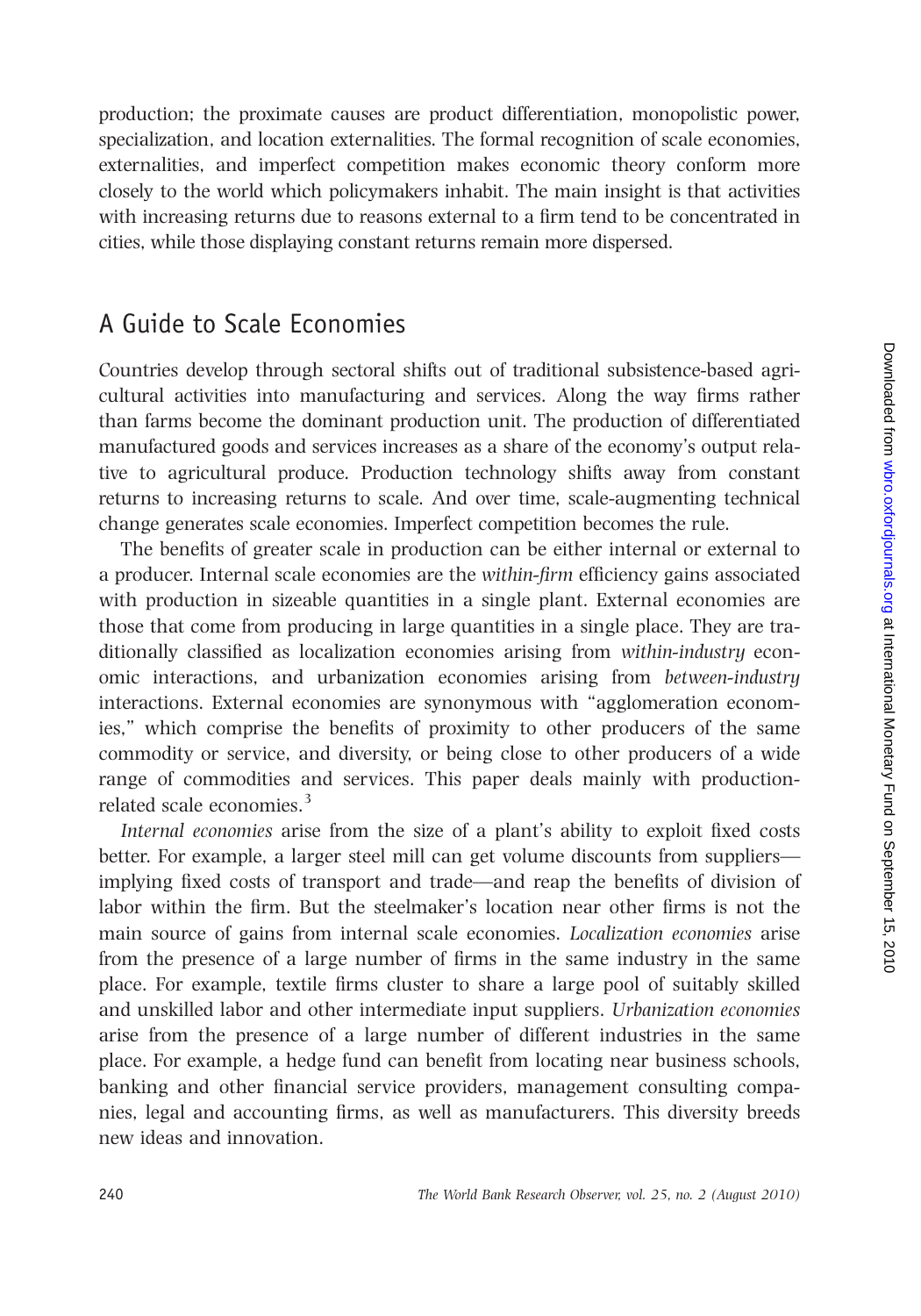As summarized in Duranton and Puga (2004), agglomeration economies depend not just on size (that is, on how big a city or industry is). The reasons for producers to gain from proximity to others lie in the sharing of capital inputs, information, and labor; improving the matches between production requirements and types of land, labor, and intermediate inputs; and learning about new techniques and products. A plant in an isolated location can benefit from internal scale economies, but unless it is situated in an area of density it cannot enjoy the benefits associated with localization or urbanization economies. Cities bring together large pools of skilled labor and suppliers of specialized intermediate inputs and by so doing enhance employer–employee and buyer– seller matches. Input sharing is an important channel for agglomeration economies. Averaging across industries, a firm's relocation from a less dense location (of fewer than 500 neighboring employees in the same industry) to a denser location (of 10,000 – 25,000) results in a 3 percent increase in purchased input intensity (see, for example, Holmes and Stevens 2002).

This paper does not discuss such scale diseconomies as congestion, crime, noise, flooding, and pollution because the empirical literature on the subject is thin. While there is ample theoretical discussion (see, for example, Tolley 1974; Henderson 1975, 1977; Arnott 1979; Sasaki 1998), there is little empirical evidence of such relationships. In a seminal paper, Mills and Ferranti (1971) rebut the conventional statement that pollution distorts city size. They argue that urban population is not the only factor that affects pollution, and increased recycling, treatment of waste, and improved efficiency of urban transportation systems can significantly reduce pollution. Henderson (1974b) and Tolley and Crihfield (1987) show that policy measures that reduce diseconomies will enhance the welfare of population and profit of production, and, as a result, cities will become even bigger.

A large city provides a large labor pool to firms and a dependable supply of specialized labor, providing more job options to workers and reducing the volatility of labor demand. Smaller specialized cities expose workers to greater industry-specific shocks but provide favorable match-specific advantages. In both cases the concentration of economic activity lowers the search costs between firms and workers, which results in fewer unfilled vacancies, lower risk of job loss, and shorter duration of unemployment. Costa and Kahn (2000) document that because of better matching married couples with university education are increasingly found in large cities, up from 32 percent in 1940 to 50 percent in 1990 in the US. The matching mechanisms depend on information transmission among people (see Bikhchandani, Hirshleifer, and Welch 1998 for a survey of the literature on social learning). Cities make it easier for producers to find inputs and for consumers to experiment and discover new suppliers.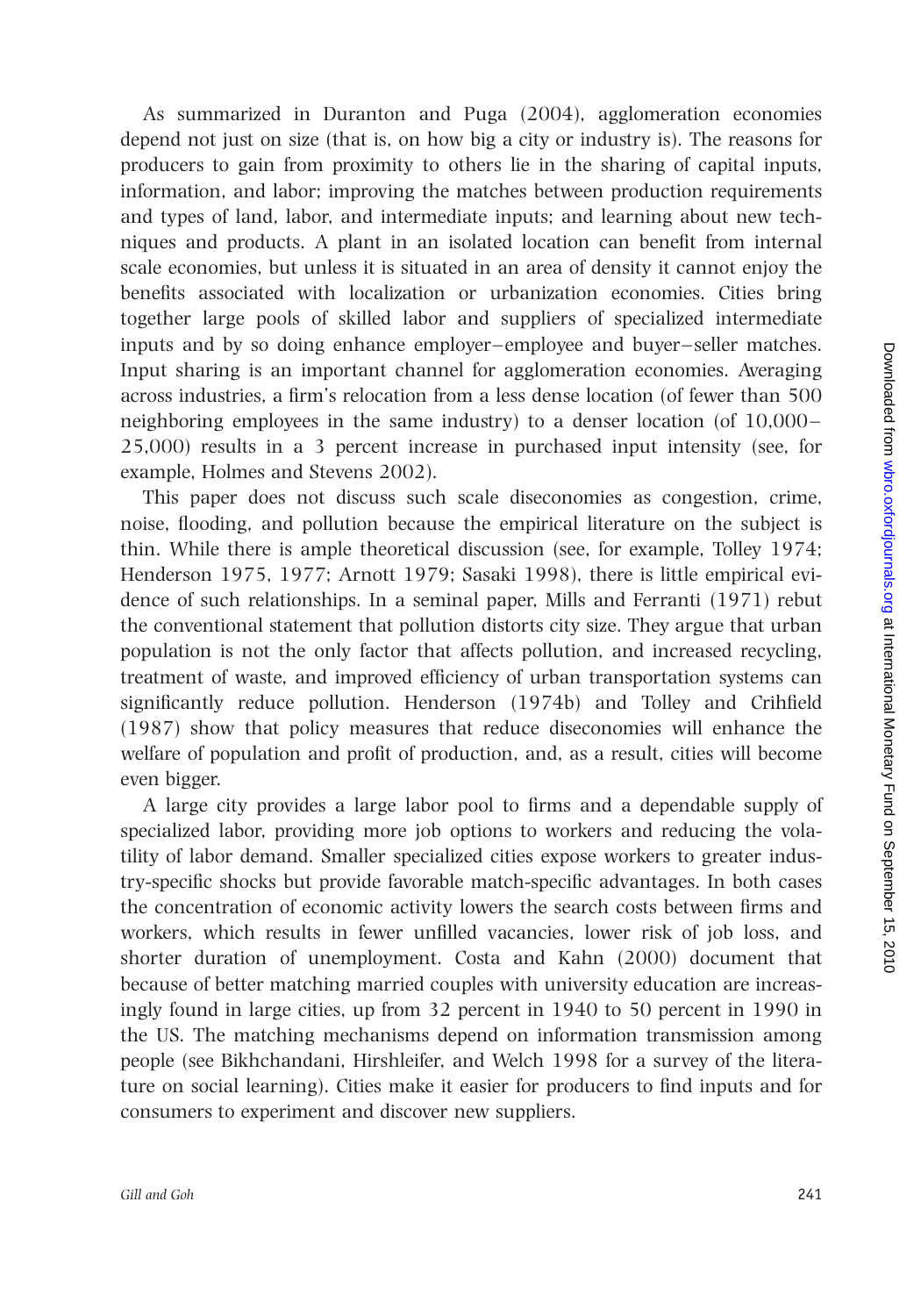Learning mechanisms are another important explanation for agglomeration in cities. Marshall (1890) emphasizes how cities favor the diffusion of innovations and ideas, while Jacobs (1969) stresses how the environment offered by cities improves the prospects for generating new ideas. Lucas (1988) also suggests that learning encompasses, not just cutting-edge technology, but incremental mundane knowledge (knowing how, knowing who, and so on) through intended and unintended communications, and that cities are the best place for knowledge transmission. Knowledge spillovers are difficult to measure because they can seldom be traced through transactions. With patent citations, however, it is possible to identify a paper trail for some, although by no means all, knowledge spillovers. Jaffe, Trajtenberg, and Henderson (1993) find that patent citations are spatially concentrated, with citations between them 5 to 10 times more likely to come from the same standard metropolitan statistical areas in the United States as originator patents. Jaffe (1986) also finds evidence for local R&D spillovers among U.S. firms where the number of patents per dollar of R&D spending is higher for firms located in areas with above average R&D spending.

Another strand of research focuses on workers as the primary vehicles of knowledge. This implies that economies with substantial labor mobility across industries will exhibit a greater spread of ideas and growth. Rauch (1993) shows that wages are higher where average education levels are high, since workers will be more productive and employers will be willing to pay high wages in competing for them. Moretti (2004a, 2004b) finds a positive effect of the presence of college graduates on a city's wages. Charlot and Duranton (2003) use survey data to show that workplace communication is more extensive in urban areas and that this communication affects wages positively.

#### Internal Scale Economies

Internal increasing returns to scale are well documented in manufacturing, based on cost and value-added data, engineering estimates, and trade data and markups. Table 1 summarizes the stylized findings in the literature. Internal scale economies range from negligible among light industries to high among heavy and high-tech industries. Based on engineering estimates of cost savings and the minimum efficiency scale, increasing returns are found in transport equipment, chemicals, machinery, engineering, and paper and printing. Internal scale economies are negligible in rubber and plastics, leather goods, footwear, clothing, and textiles. Estimates based on cost and value-added data at different scales of output—from cross-section, time series, and panel data of firms—point to similar findings.

Likewise, increasing output brings about disproportionate savings in the European car, truck, and consumer durables industries as well as in the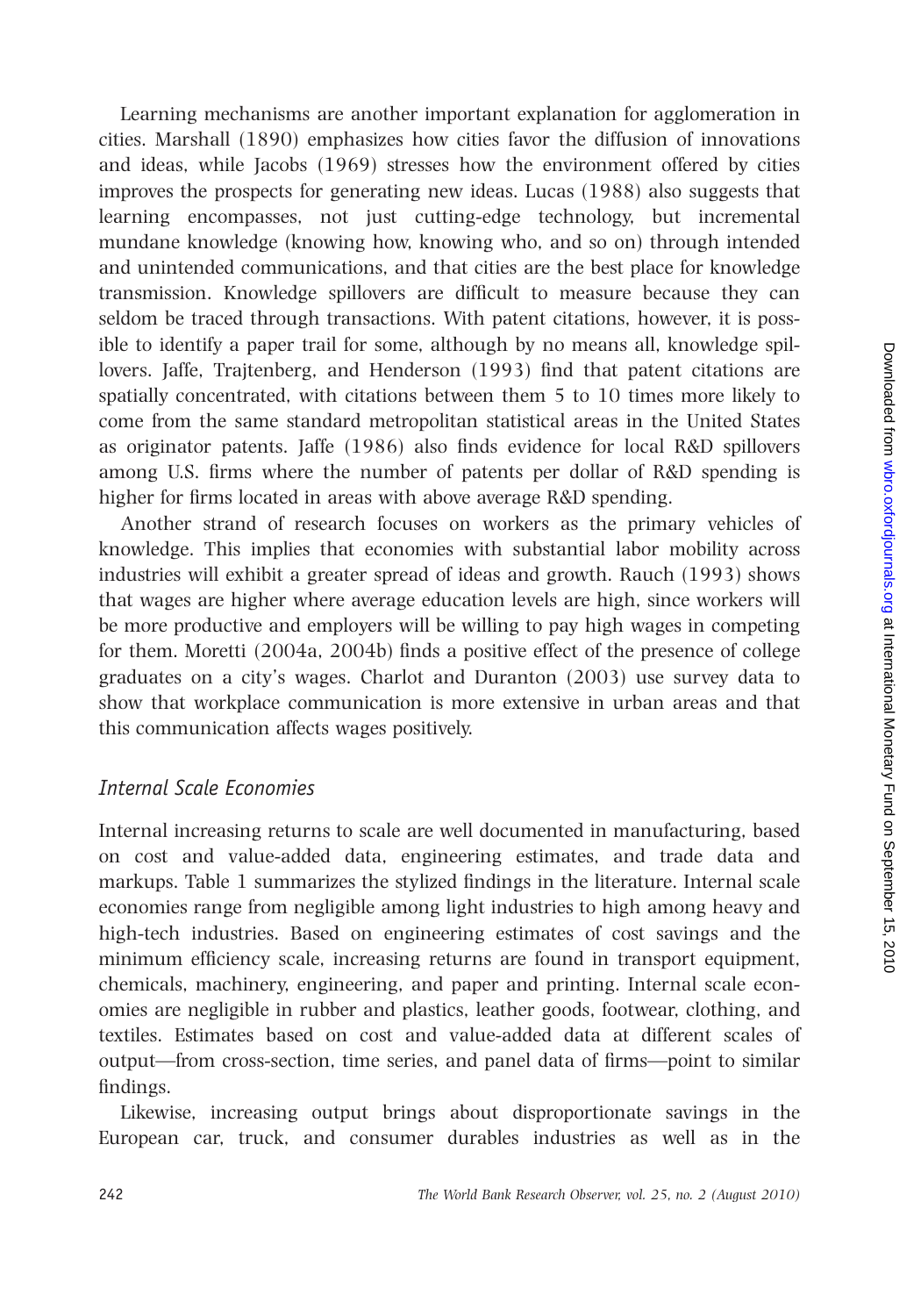| Findings of returns to scale                                                                                                                   | Data source                                                                                   | <b>Studies</b>                               |
|------------------------------------------------------------------------------------------------------------------------------------------------|-----------------------------------------------------------------------------------------------|----------------------------------------------|
| Low: apparel, leather, footwear, wood<br>products                                                                                              | Trade data                                                                                    | Antweiler and Trefler<br>(2002)              |
| High: machinery, pharmaceuticals,<br>instruments, iron and steel, petroleum<br>and coal products                                               |                                                                                               |                                              |
| Low: leather goods, clothing, wood prods,<br>textiles<br>High: Vehicles, transport equipments,<br>chemicals, printing and publishing           | Engineering estimates of costs and<br>changes in minimum efficiency<br>scale                  | Junius (1997) and<br>Prateen (1988)          |
| Low: footwear, apparel, food products,<br>leather                                                                                              | Markups for manufacturing in 14<br>OECD countries                                             | Junius (1997) and<br>Martins, Scarpetta, and |
| High: tobacco, pharmaceuticals,<br>computing machinery, railroad<br>equipment                                                                  |                                                                                               | Pilat (1996)                                 |
| Low: apparel, leather products, textiles<br>High: electric, gas, and sanitary services;<br>motor vehicles and equipment,<br>chemicals, tobacco | Markups for two-digit sectors in the Roeger (1995)<br>US, $1953 - 84$ (24 sectors)            |                                              |
| Low: textiles, milk products, lumber<br>mills, fish oil and meal products                                                                      | Production function estimates for<br>1963 in Norway (27 industries)                           | Griliches and Ringstad<br>(1971)             |
| High: metal, transport equipment,<br>cement products                                                                                           |                                                                                               |                                              |
| Low: clothing, knitting, leather, textiles<br>High: petroleum, basic and fabricated<br>metal, transport equipment                              | Cost and profit data in 167 four-<br>digit industries for 1970 in<br>Canada                   | Baldwin and Gorecki<br>(1986)                |
| Low: textiles, apparel, lumber, wood<br>High: paper products, chemicals,<br>fabricated metals, stone, clay, glass                              | Dynamic cost functions for 450 U.S. Paul and Siegel (1999)<br>industries, 1958-89             |                                              |
| Low: clothing, knitting, leather, textiles<br>High: petroleum, basic and fabricated                                                            | Labor productivity estimates for<br>1965-70 for 90 four-digit                                 | Gupta (1983) and Fuss<br>and Gupta (1981)    |
| metal, transport equipment<br>Low: apparel, wood products<br>High: other chemicals, food products,<br>printing and publishing                  | industries in Canada<br>Firm-level production functions for<br>6,665 plants in Chile, 1979-86 | Levinsohn and Petrin<br>(1999)               |

Table 1. Internal Scale Economies Are Low in Light Industries and High in Heavy Industries

manufacturing sectors in the United States, Norway, and Chile. Based on trade data, a third of all goods-producing industries have increasing returns to scale. Manufacturing industries with the highest plant-level economies and industrylevel externalities are petroleum and coal products (1.40), petroleum refinery  $(1.19)$ , pharmaceuticals  $(1.31)$ , machinery  $(1.11)$ , and iron and steel  $(1.15)$ . Industries with constant returns are footwear, leather, textiles, apparel, and furniture and fixtures. Similar findings can be found with markups. Because increasing Downloaded from wbro.oxfordjournals.org at International Monetary Fund on September 15, 2010 Downloaded from [wbro.oxfordjournals.org](http://wbro.oxfordjournals.org/) at International Monetary Fund on September 15, 2010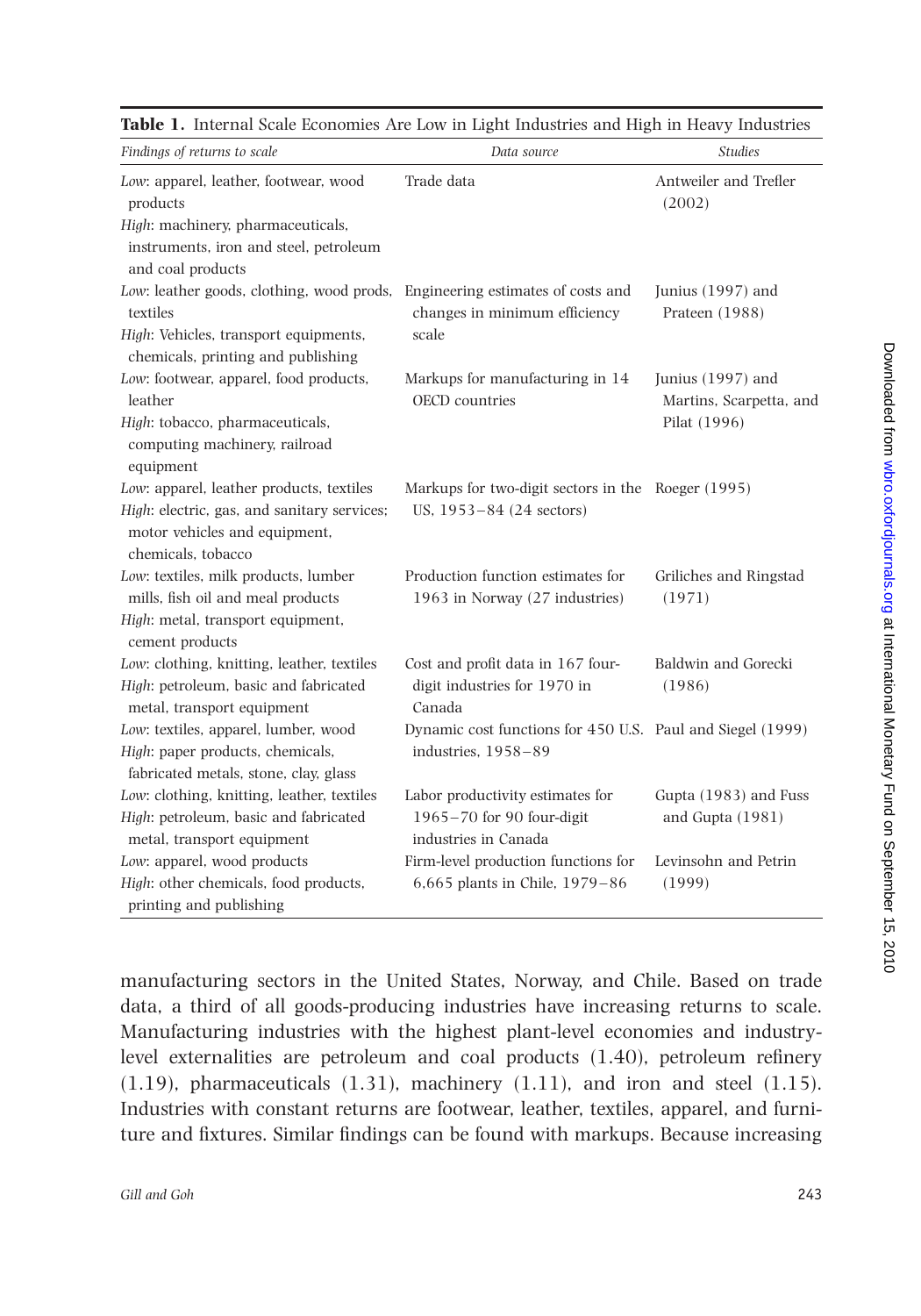returns to scale confer some market power on firms, markups of price over marginal cost can be a proxy for plant-level scale economies. Markups for U.S. industries range from 15 percent in apparel to over 200 percent in electricity, gas, and sanitary services.

#### External Scale Economies

The literature distinguishes between localization and urbanization economies. Urbanization economies come from industrial diversity which foster the exchange of ideas and technology, and produce greater innovation and growth. They tend to be more important for more sophisticated activities requiring learning and new or high-tech activities. Spatial concentration of a diversity of people and products reduces knowledge production costs because information transmission, competition, spying, imitation, learning, innovation, and commercialization of new ideas are easier. Feldman and Audretsch (1999) document that in the United States a staggering 96 percent of innovations are in metropolitan areas.

Localization economies arise from input sharing and competition within the industry and come from geographically concentrated groups of firms linked by the technologies they use, the skills they require, the markets they serve, and the products and services they provide. Competitive pressures that force firms in the same sector to innovate or fail also lead to productivity growth. Conditions tend to be competitive when upstream and downstream firms and associated institutions in a particular industry (say, electronic machinery or petrochemicals) cluster.

The extent of agglomeration economies is influenced by their geographical scope. Density of economic activity and the distance between economic agents influence the productivity gains of scale economies. Table 2 summarizes some stylized findings in the literature. Evidence from Brazil and the United States indicates that doubling the distance to dense metropolitan centers reduces productivity by 15 percent; and doubling the distance from 280 to 550 kilometers reduces profits by 6 percent. The concept of distance can be generalized, in this context, from distance in physical space to distance in industrial space. For example, spillovers between industries are more likely if the industries in question share related scientific spaces and are, therefore, closer in industrial space (Feldman and Audretsch 1999, pp.  $409-29$ ). Furthermore, the extent to which distance attenuates agglomeration economies differs for different types of agglomeration. For example, knowledge spillovers that rely on face-to-face communication will decay more quickly with distance than the home market effect (Venables 2006, pp.  $61 - 85$ ).

In contrast to distance, density raises productivity for plants and workers. A large literature on agglomeration economies suggests that doubling city size will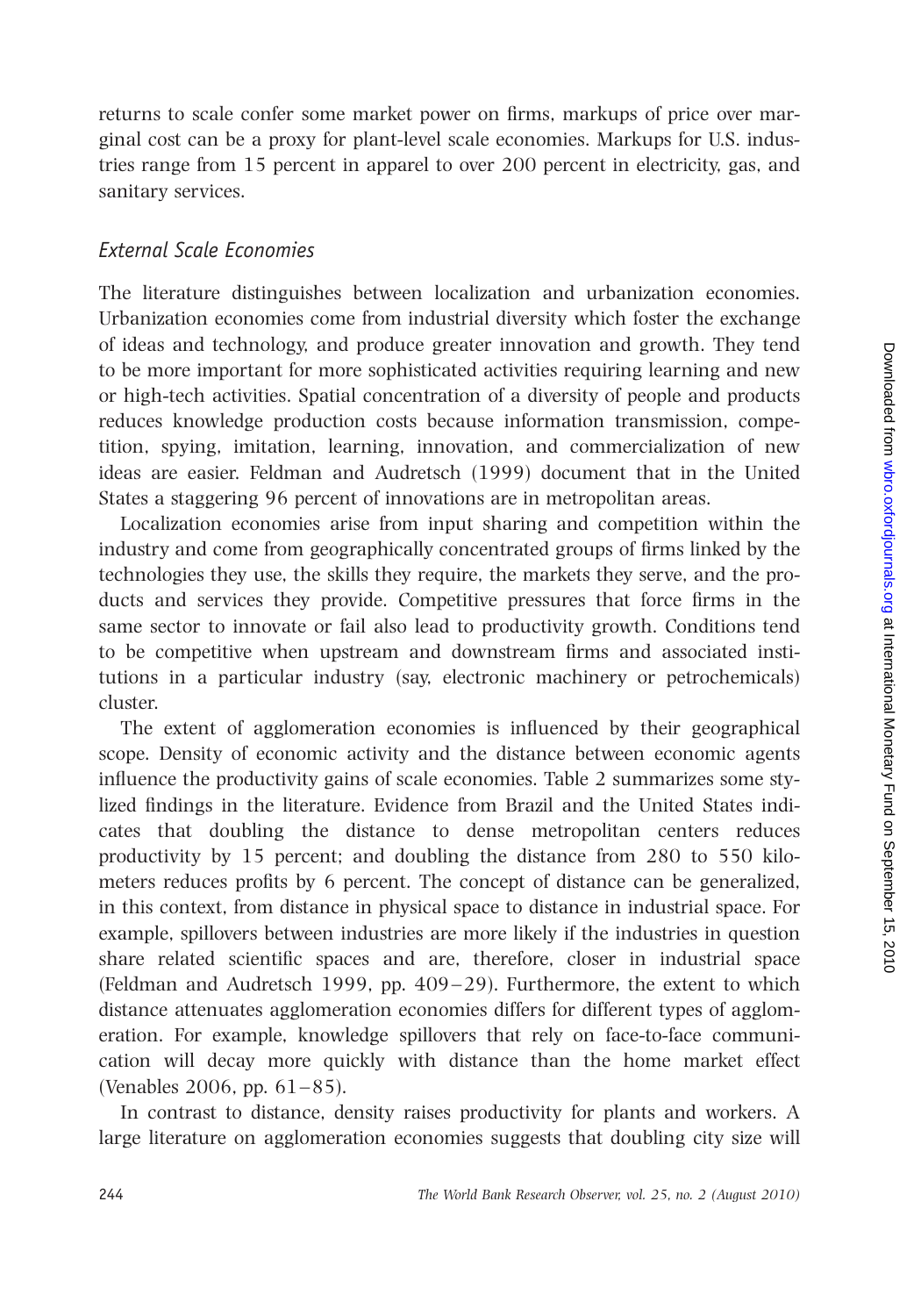| Findings                                                                                                                 | Data source                                                                      | <b>Studies</b>                             |  |  |
|--------------------------------------------------------------------------------------------------------------------------|----------------------------------------------------------------------------------|--------------------------------------------|--|--|
| External economies increase with economic density $\dots$                                                                |                                                                                  |                                            |  |  |
| Doubling economic density increases<br>productivity by 6 percent                                                         | 1988 data on output per worker in<br>U.S. states                                 | Ciccone and Hall<br>(1996)                 |  |  |
| Doubling employment density increases<br>productivity by $4.5-5.0$ percent                                               | Nonagricultural value added per<br>worker in NUTS regions, 1980s                 | Ciccone $(2002)$                           |  |  |
| A one-standard deviation increase in own-<br>industry employment share raises<br>employment growth by $16-31$ percent    | $1970 - 19$ : five manufacturing<br>industries in 224 US metro areas             | Henderson, Kuncoro,<br>and Turner $(1995)$ |  |  |
| A 10 percent increase in local own-<br>industry employment raises plant output<br>by 0.6 to 0.8 percent for fixed inputs | Korean city-industry data for 1983,<br>1989, 1991-93                             | Henderson, Lee, and<br>Lee $(2001)$        |  |  |
| Own-county effect on plant productivity<br>significant but no effect from neighboring<br>county                          | Plant-level data on productivity,<br>1972-92 in 742 US counties                  | Henderson (2003b)                          |  |  |
| and decline with distance                                                                                                |                                                                                  |                                            |  |  |
| Increasing distance from the city center by<br>1 percent leads to a 0.13 percent decline<br>in productivity              | 1980 data for 356 new<br>manufacturing firms in Brazil                           | Hansen (1990)                              |  |  |
| Doubling the distance to a regional center<br>lowers profits by 6 percent                                                | Firms in auto-part and agricultural<br>machinery (Brazil and the US)             | Henderson (1994)                           |  |  |
| Doubling travel time to a city center<br>reduces productivity by 15 percent                                              | Data for eight industries in Brazil                                              | Sveikauskas, Townroe,<br>and Hansen (1985) |  |  |
| Effects of own-industry employment on<br>new plant births attenuate within the first<br>five 1-mile concentric rings     | 12 million U.S. establishments from<br>Dun & Bradstreet, Marketplace<br>database | Rosenthal and Strange<br>(2003)            |  |  |

Table 2. External Economies Increase with Density and Decline with Distance

increase productivity by 3 –8 percent (see, for example, Shefer 1973; Mera 1973; Segal 1976; Kawashima 1975; Sveikauskas 1975; Moomaw 1981, 1983; Bartlesman, Caballero, and Lyons 1994). Density of activity allows more refined specialization and a wider variety of intermediate inputs. In addition to static agglomeration economies, there are also dynamic agglomeration economies. For example, doubling the density of economic activity in European regions may increase Total Factor Productivity growth by 0.42 percentage points a year (Angeriz, McCombie, and Roberts 2008). While evidence of external economies comes primarily from developed countries (Carlton 1983; Wheeler and Mody 1992; Carlino 1979; Hay 1979), there is also evidence of external economies in developing countries. A survey of 12,400 firms in the manufacturing sector in 120 cities in China points to the higher productivity of firms in more populous cities (World Bank 2006). In the Republic of Korea, Henderson, Shalizi, and Venables (2001) find that a plant in a city with 1,000 workers could, without altering its input mix, increase output by  $20 - 25$  percent simply by relocating to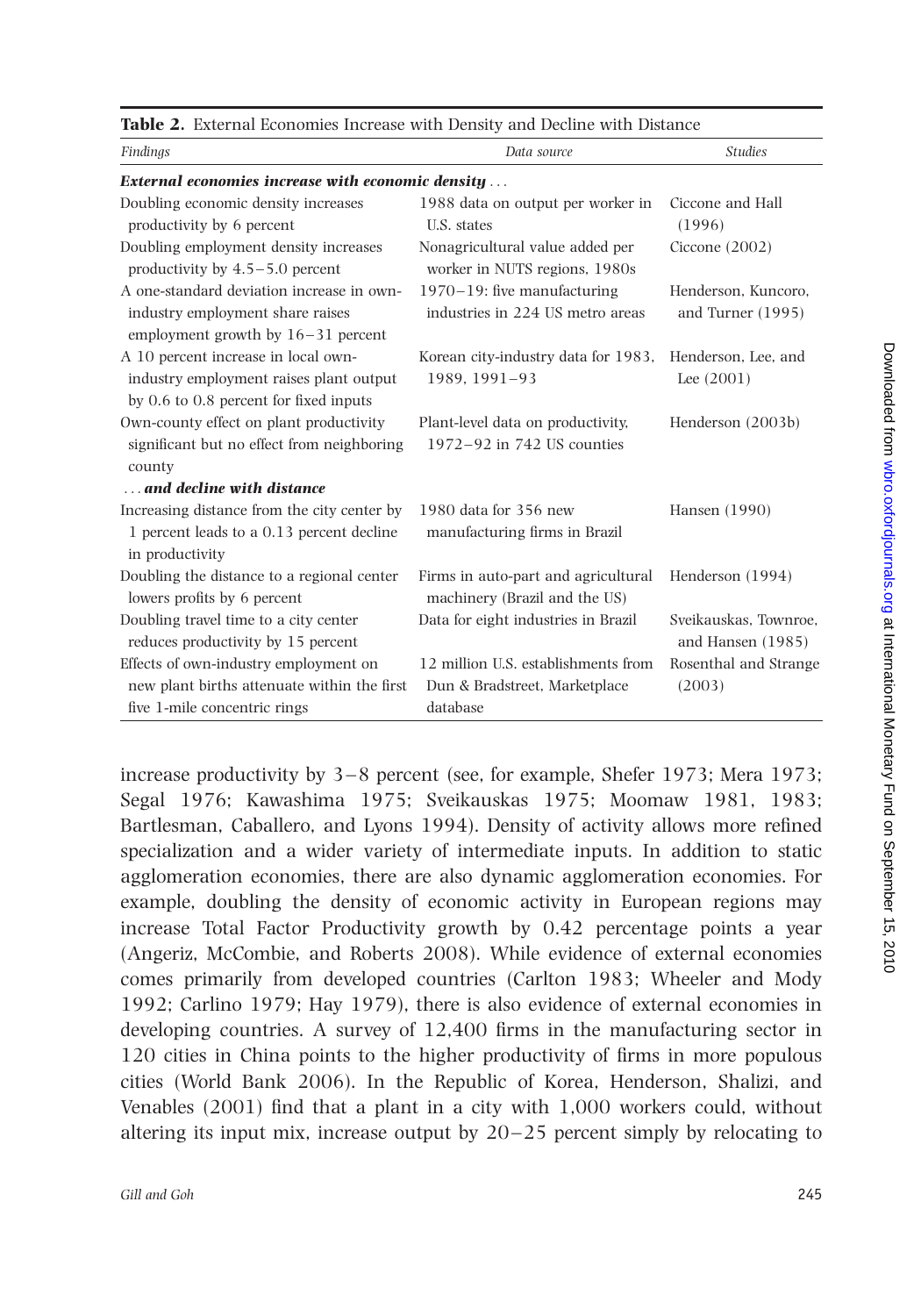a city that has 15,000 workers in the same industry. Kuncoro (2008), focusing on four broad industry groups in Indonesia, finds that agglomeration economies vary over time and that localization, rather than urbanization, economies tend to dominate.

Despite the availability of land, almost all recent development in the United States has been less than one kilometer from earlier developments (Burchfield and others 2006). Even today, only about 2 percent of the land area of the United States is built-up or paved. This extreme clustering of firms and workers in cities can be explained only by agglomeration economies. As countries develop, their economies become more knowledge-based and service-oriented. Their spatial concentration of activity also rises as knowledge spillovers which require close proximity become more important.

As countries develop and manufacturing and service activities become more important, firms cram in closer to harness agglomeration economies. In the United States (Ellison and Glaeser 1997), the United Kingdom (Devereux, Griffith, and Simpson  $2004$ , and France (Maurel and Sedillot 1999) about  $75-95$ percent of industry is localized. For instance, in the United States more than a third of the total production of aerospace engines is concentrated in three cities: Hartford with about 18 percent of total employment, and Cincinnati and Phoenix with another 18 percent together (Rosenthal and Strange 2004). Using continuous space without considering administrative boundaries and based on concentration of plants, more than half of the United Kingdom's 122 four-digit industries are localized and only 24 percent are dispersed (Duranton and Overman 2002).

Spatial clustering is more pronounced with high-skill and high-technology industries (electronic computing machinery, process control instruments, semiconductors, pharmaceuticals) than light industries (Kim 1995; Henderson, Lee, and Lee 2001). This is consistent with the documented findings of higher scale effects in heavier industries. High-skill and high-tech industries have more capital-intensive production technology. They are also likely to benefit more from the various mechanisms that generate external economies, as discussed earlier.

Services are even more spatially concentrated than manufacturing for two reasons. First, they tend to use less land per employee. Banks, insurance companies, hospitals, and schools can operate comfortably in high-rise buildings that economize on land and allow for very high density. Second, because of external economies, business services have even greater potential for agglomeration, as firms serve one another: every bank needs advertising, and every advertising firm needs a bank account. The potential for codependence and agglomeration is thus intrinsic to services (Feldman 1994; Dekle and Eaton 1999; Feldman and Audretsch 1999).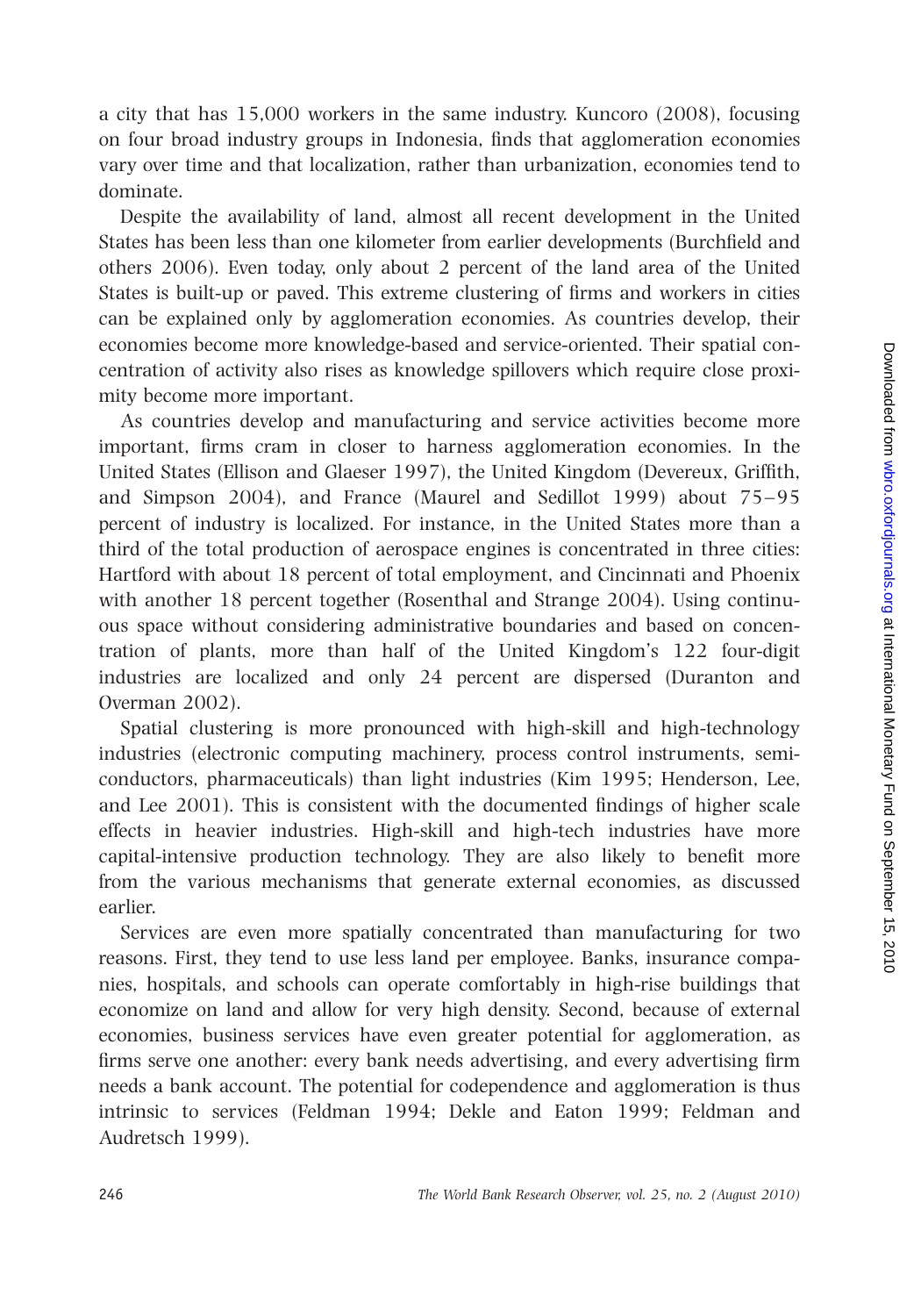Services are among the most agglomerated activities in the United States (Fafchamps and Desmet 2000; Kolko 2007). With the rising prominence of services economic activity will become more concentrated. Jobs in the United States became more spatially concentrated between 1972 and 1992, driven primarily by the rising localization of service activities in larger cities as small and medium size counties lost jobs to the more urban areas (Carlino and Chatterjee 2001; Desmet and Fafchamps 2006). As communication costs fall, services become more tradable, allowing providers to take advantage of narrower specialization and agglomeration economies.

## An Urban Hierarchy

The relative importance of localization or urbanization economies differs across the urban hierarchy of cities, depending on a product's life cycle, an industry's tenure in the city, and the city's amenities, natural resources, current industrial profile, historical industrial environment, and local culture. An urban hierarchy exhibits some stylized patterns. Larger metropolises tend to be more diversified and service-oriented. They innovate, invent, breed new firms, and expel mature industries (Calem and Carlino 1991; Glaeser and others 1992; Black and Henderson 1999; Fujita and Ishii 1999; Feldman and Audretsch 1999; Combes 2000; Duranton and Puga 2001, 2004; Desmet and Fafchamps 2006). Smaller cities tend to be industrially specialized. They produce or manufacture standardized products and receive relocated industries from diversified cities (Moomaw 1981, 1983; Nakamura 1985; Sveikauskas, Gowdy, and Funk 1988; Henderson, Kuncoro, and Turner 1995; Henderson 1997a, 1997b, 2003a; Kolko 1999; Glaeser and Mare 2001; Rosenthal and Strange 2001, 2003). And the relative city-size distribution and industrial concentration in cities tend to be stable over time. The stylized observation in most countries is an urban hierarchy of few metropolises and many smaller cities with complementary economic functions.<sup>4</sup>

Improved infrastructure and falling transport costs have encouraged standardized manufacturing production to move out of high-rent centers to smaller cities. Production in large cities focuses on services, research and development, and nonstandardized manufacturing (Glaeser and others 1995; Fafchamps and Desmet 2000). Glaeser and Kahn (2001) document that while it is common to find that manufacturing activities de-concentrate from city centers to their suburbs, services do not. The relocation of manufacturing to suburbs has also been documented in developing countries, for example Colombia, Indonesia, Korea, and Thailand (Henderson, Kuncoro, and Nasution 1996).

Even after controlling for natural comparative advantage, externalities are still important in explaining the patterns of specialization and diversity among cities.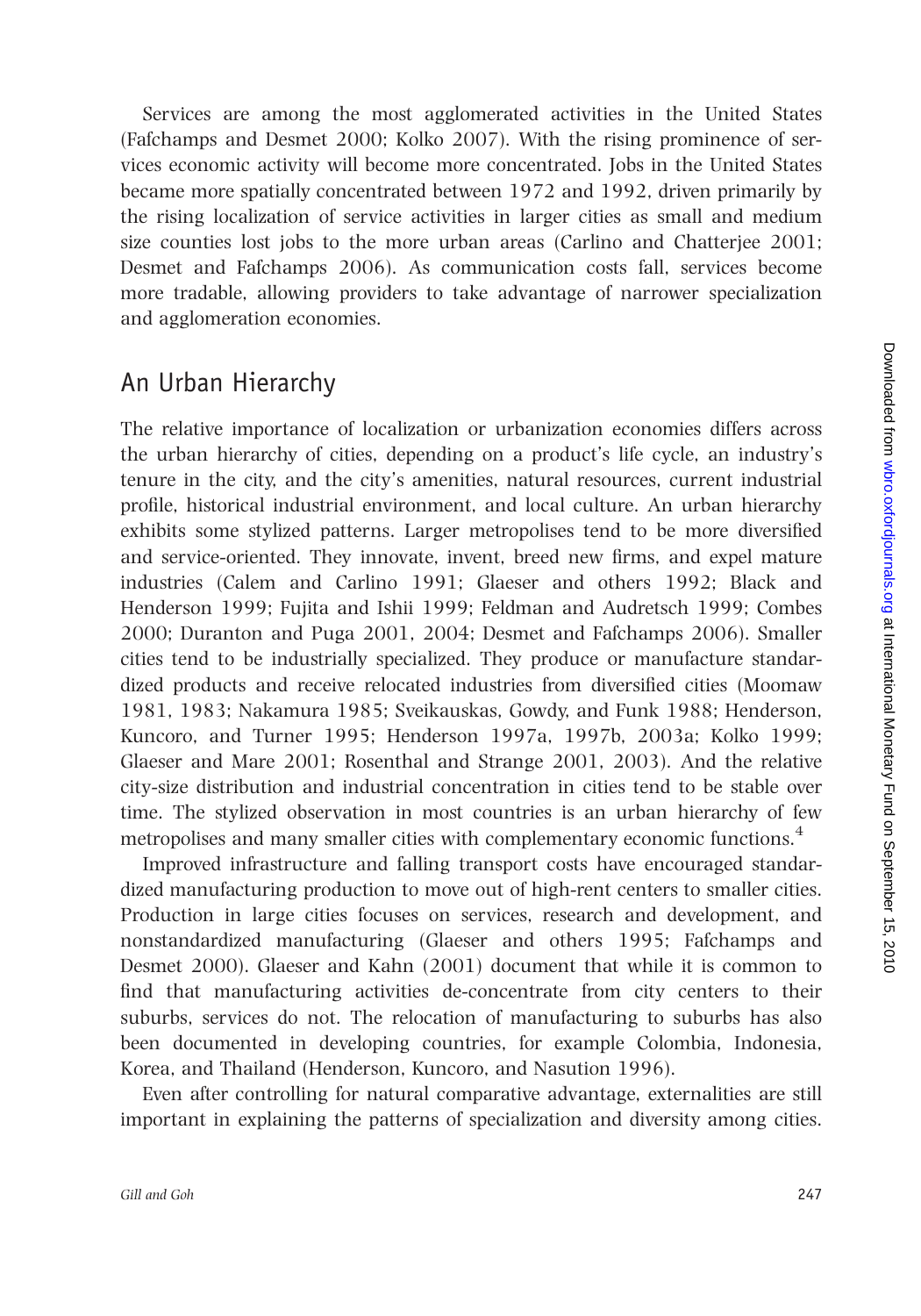Table 3 summarizes the relative importance of localization and urbanization economies. Intraindustry localization economies have the largest impact after  $3-4$ years, and eventually peter out after 5 –6 years. Interindustry urbanization economies persist much longer. In fairly mature metropolises, competition and diversity help industrial growth. This greater importance of across-industry knowledge spillovers in metropolises seems consistent with the urbanization economies of between-sector innovation. The production of nontraditional items is more concentrated in diverse cities, while standardized traditional goods are located in smaller specialized cities. Similar patterns are found in the United States

| Findings                                                                                                                                                                                                   | Data source                                                                                               | <b>Studies</b>                              |
|------------------------------------------------------------------------------------------------------------------------------------------------------------------------------------------------------------|-----------------------------------------------------------------------------------------------------------|---------------------------------------------|
| Localization economies are more<br>important for heavy industries;<br>urbanization economies are more<br>important for light industries                                                                    | Data for two-digit manufacturing<br>industries in Japan                                                   | Nakamura (1985)                             |
| Localization economies become less<br>important, giving way to urbanization<br>economies as cities expand in size                                                                                          | Cross-sectional data for the US and<br><b>Brazil</b>                                                      | Henderson (1986)                            |
| Labor pooling is more important in<br>newer and expanding markets while<br>knowledge spillovers and specialized<br>asset-sharing are dominant in mature<br>markets                                         | Firm employment data for four U.S.<br>metro areas and two-digit industries                                | Hammond and Von<br>Hagen (1994)             |
| For mature capital goods industries,<br>localization effects are significant. For<br>new high-tech industries, both<br>localization and urbanization effects are<br>present                                | Panel data of 742 urban counties for<br>$1970 - 87$                                                       | Henderson.<br>Kuncoro, and<br>Turner (1995) |
| For all industries localization and<br>urbanization effects are important. For<br>traditional industries most effects die<br>out after four years. For high-tech<br>industries, the effects persist longer | Five traditional and three new high-tech<br>industries in 224 metropolitan areas<br>between 1970 and 1987 | Henderson (1997a)                           |
| Historical industrial environments of<br>cities matter. In fairly mature cities,<br>urbanization economies encourage<br>industrial growth                                                                  | Data for the largest industries $1956 - 87$<br>in 170 U.S. cities                                         | Glaeser and others<br>(1992)                |
| In high-tech industries, a one-standard-<br>deviation increase in industrial diversity<br>raises productivity by 60 percent, but<br>diversity has no effect on light<br>industries                         | Korean city-industry data for years<br>1983, 1989, 1991-93                                                | Henderson, Lee, and<br>Lee $(2001)$         |

Table 3. Localization and Urbanization Economies Vary by City Size and Profile, and by Industry Life Cycle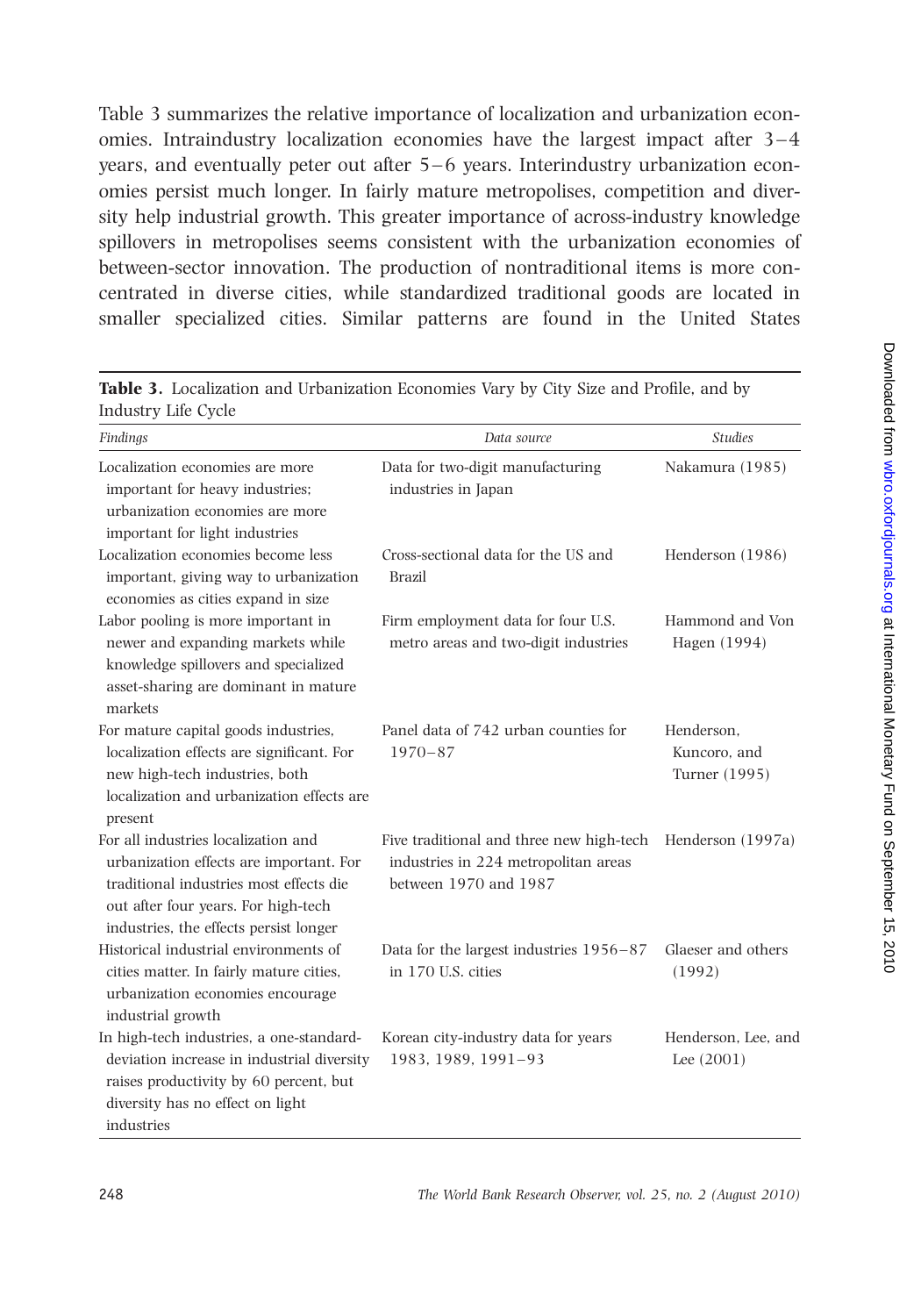(Henderson 1997b), Japan (Fujita and Ishii 1999), and Korea (Kolko 1999; Henderson, Lee, and Lee 2001).

While new firms often start in diverse cities, they move to specialized ones after they mature (Feldman and Audretsch 1999). Of all new plants in France, for example, 84 percent were created in cities with above-median diversity. Some 72 percent of firm relocations are from a diverse city to a specialized one. In the United States almost all product innovations take place in metropolitan areas. Own-industry specialization in a city has a negative effect on innovative output. However, industrial diversity and city size both have a positive effect on innovative output. Trial plants are based in large cities in Japan, but mass production plants are in small cities or rural areas. Young firms need a period of experimentation. In the early learning phase, diversified cities act as "nurseries" for firms to try out a variety of processes. Once a firm identifies its ideal process, it can begin mass production in specialized cities, where all firms share similar processes or specializations (Fujita and Ishii 1999; Duranton and Puga 2001).

The different economic functions served by cities can also be seen in the clustering of headquarters from different sectors and concentrations of business services in a few large cities, while production plants from each sector congregate in smaller specialized cities. Duranton and Puga (2005) document that in 1950 there was little difference across U.S. cities in their proportions of managers and production workers. Although the largest cities already housed more managers, there was no clear ranking by city size. By 1980, however, the differences across cities had increased substantially, and a clear ranking by size had emerged. Larger cities had become specialized in management and information-intensive activity, which benefit from face-to-face contacts, and smaller cities had become specialized in production. This pattern became even more marked over the following decade.

As discussed above, at the top of this hierarchy are a few large cities serving as incubators for new industries which benefit most from urbanization economies. Below these metropolises are medium-sized cities, serving as regional hubs of transportation, finance, and commerce, as well as regional centers of advanced public health, higher education, and culture. They are typically more specialized, focusing on manufacturing. In these cities, localization economies tend to dominate. Finally, towns are linked to cities and connected to a mass of rural areas at the bottom of the hierarchy. They are facilitators of internal scale economies for mills and factories and market centers for farm products and rural output. Towns draw sustenance from surrounding rural areas and their prosperity also spills over to villages through nonfarm employment opportunities.<sup>5</sup>

Externalities mean that history matters. Two otherwise identical enterprises in the same city could benefit differently from the local agglomeration depending on how long each has been in the city. Similarly, two otherwise identical cities would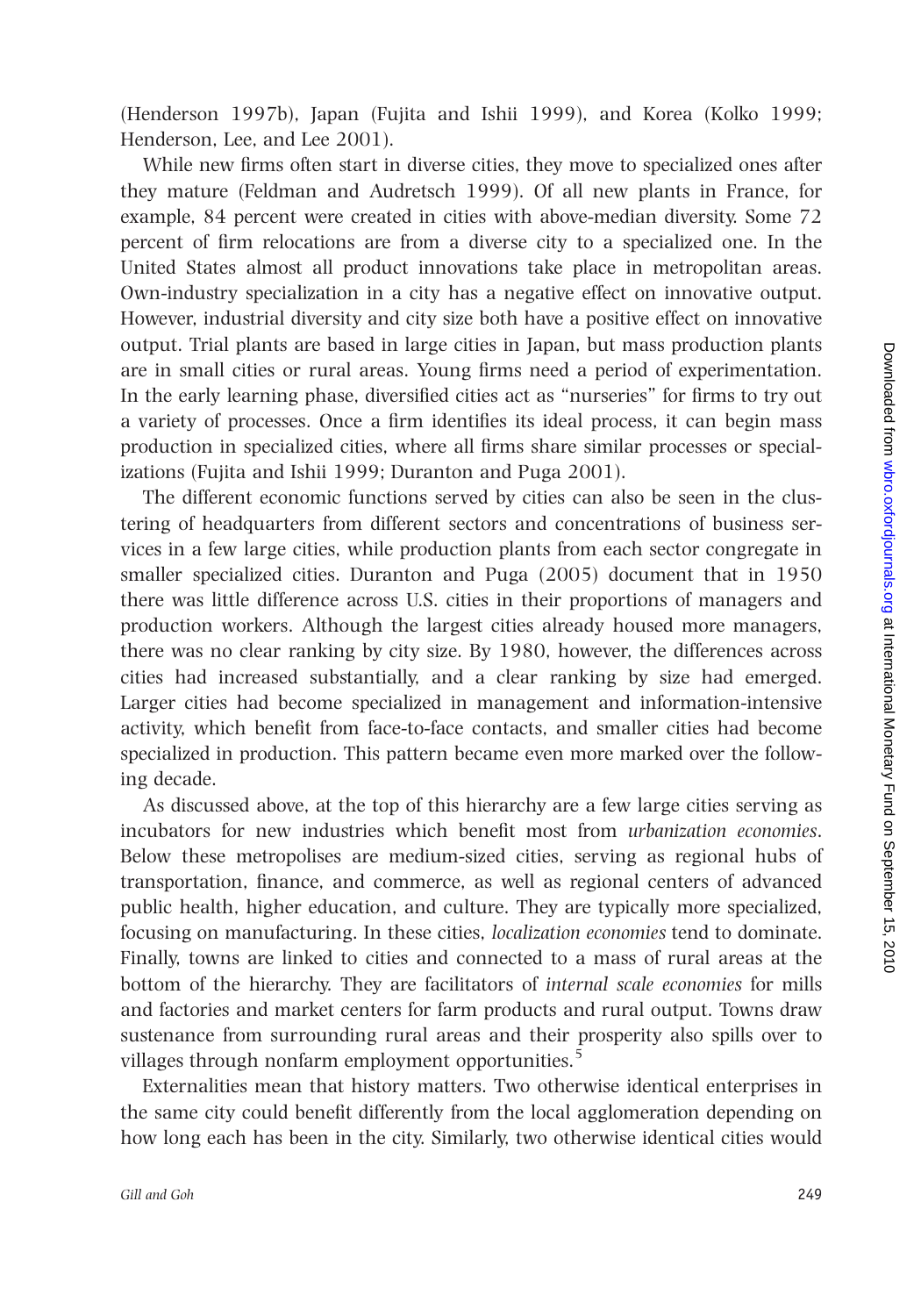offer different types of external economies depending on their history (Glaeser and others 1992; Henderson, Kuncoro, and Turner 1995). Such intangibles include the local stock of knowledge relevant for an industry or a labor force with specific acquired skills. The influences of history and specialization are consistent with the remarkably stable relative city-size distribution and the industrial concentration in specific cities over time even as incomes and populations grow. This pattern of stable relative size distribution is robust across income levels (figure 2).

This relationship is known as Zipf 's law. As Eeckhout (2004) notes, as early as 1682 Alexandre Le Maître observed a systematic pattern in the size of cities in France. Black and Henderson (2003) show that the relative sizes of U.S. cities have been stable over the last century. Similarly, Eaton and Eckstein (1997) and Dobkins and Ioannides (2001) find a pattern of stability in France, Japan, and the United States. They observe that the relative populations of the top 40 urban areas in France  $(1876 - 1990)$  and Japan  $(1925 - 85)$  remained essentially unchanged.

There is also persistence in the industrial concentration in specific cities (Henderson 1997b). Kim (1995) shows a high (0.64) correlation coefficient of regional localization for two-digit industries in the United States between 1860 and 1987 at the state level. Dumais, Ellison, and Glaeser (2002) also find that, for most industries, agglomeration patterns were strikingly stable over the period 1972 –92. Likewise, Henderson (2003a) finds stable specialization patterns over 30 years of nine three-digit industries. Among mature industries the persistence in employment patterns across cities is high and the convergence in individual industry employment across cities is slow (Dunne, Roberts, and Samuelson 1989a, 1989b; Herzog and Schlottmann 1991; Davis and Haltiwanger 1992). Brezis and Krugman (1997) document that cities which underwent major sectoral overhauls were the exceptions. The norm has been the "lock-in" of industrial



|  | <b>Figure 2.</b> Urban Hierarchies Remain Stable over Time and across Incomes |  |  |  |  |
|--|-------------------------------------------------------------------------------|--|--|--|--|
|  |                                                                               |  |  |  |  |

Source: United Nations (2006).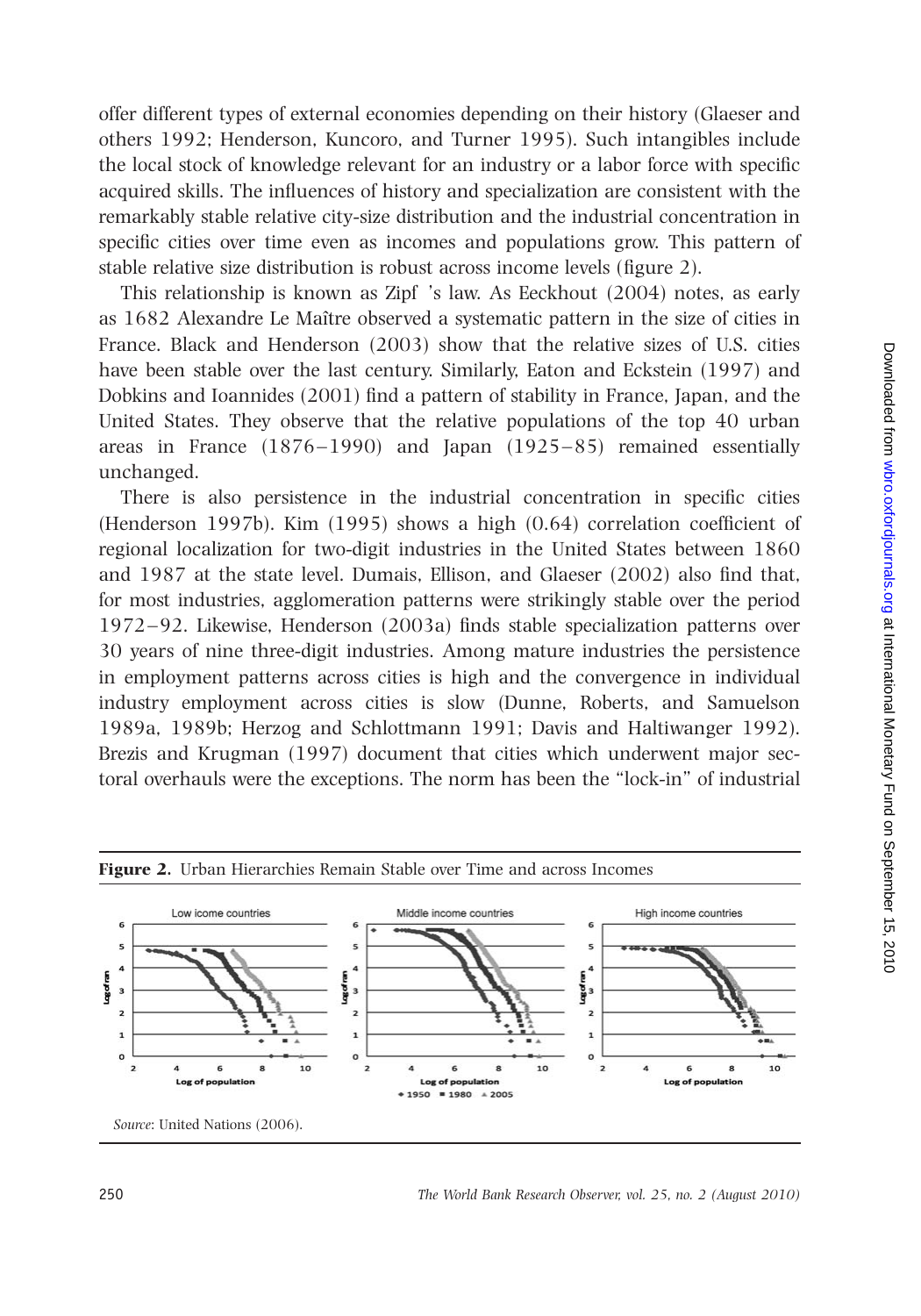structure in specific cities, which can be explained by localization economies. These cities can better compete and, over time, retain plants and employment in that industry. A larger scale of own-industry activity historically means that firms in that locality today will operate more productively with greater accumulated knowledge about technology, sources of supply of different quality inputs, and local culture and its effect on the legal, business, and institutional climate. Henderson, Kuncoro, and Turner (1995) find that these localization advantages are relevant for traditional manufacturing industries which explain the longevity of particular clusters in certain locations, for example the world-class cutlery cluster in Solingen, Germany, since 1348 (Van der Linde 2003).

The evolving urban hierarchy is an enduring feature of economic development. Settlements of different sizes are linked through complementary economic functions.

Seen another way, places at different positions within the urban hierarchy are at different stages of urbanization. The types of scale economies that dominate in these places will depend on their stage of urbanization. Areas of incipient urbanization, with urban shares of about 25 percent, are predominantly agricultural or resource based and need policies to encourage internal economies of scale. Areas of intermediate urbanization, where urban population shares are about 50 percent, have seen economic alliances strengthen within and between urban areas. Many firms and plants in the same sector conglomerate to take advantage of shared inputs and knowledge spillovers. In such areas, the promotion of localization economies and congestion control is the highest priority. In areas of advanced urbanization, with urban shares of about 75 percent, productivity and consumption benefits arise from urbanization economies associated with the diversity and intensity of economic activity.

## Implications for Policy

Towns, cities, and metropolises provide farms, firms, and families with the benefits of proximity, but the geographical compactness of activity also produces congestion, pollution, and social tension that can offset these benefits. Millions in Mumbai live in slums, with little or no access to basic amenities. High levels of crime are an accepted feature of urban living in Latin America. Workers in Jakarta, Kinshasa, Lagos, and Manila spend on average 75 minutes commuting to work. Even in better-managed cities like Seoul and Shanghai, downtown traffic averages 8 kilometers an hour (World Bank 2002). Crime, squalor, and congestion are the diseconomies of agglomeration which can erode the benefits of rising density.

Restricting the growth of cities is not the answer. While there is little evidence that agglomeration economies of megacities have been exhausted (Alonso 1971;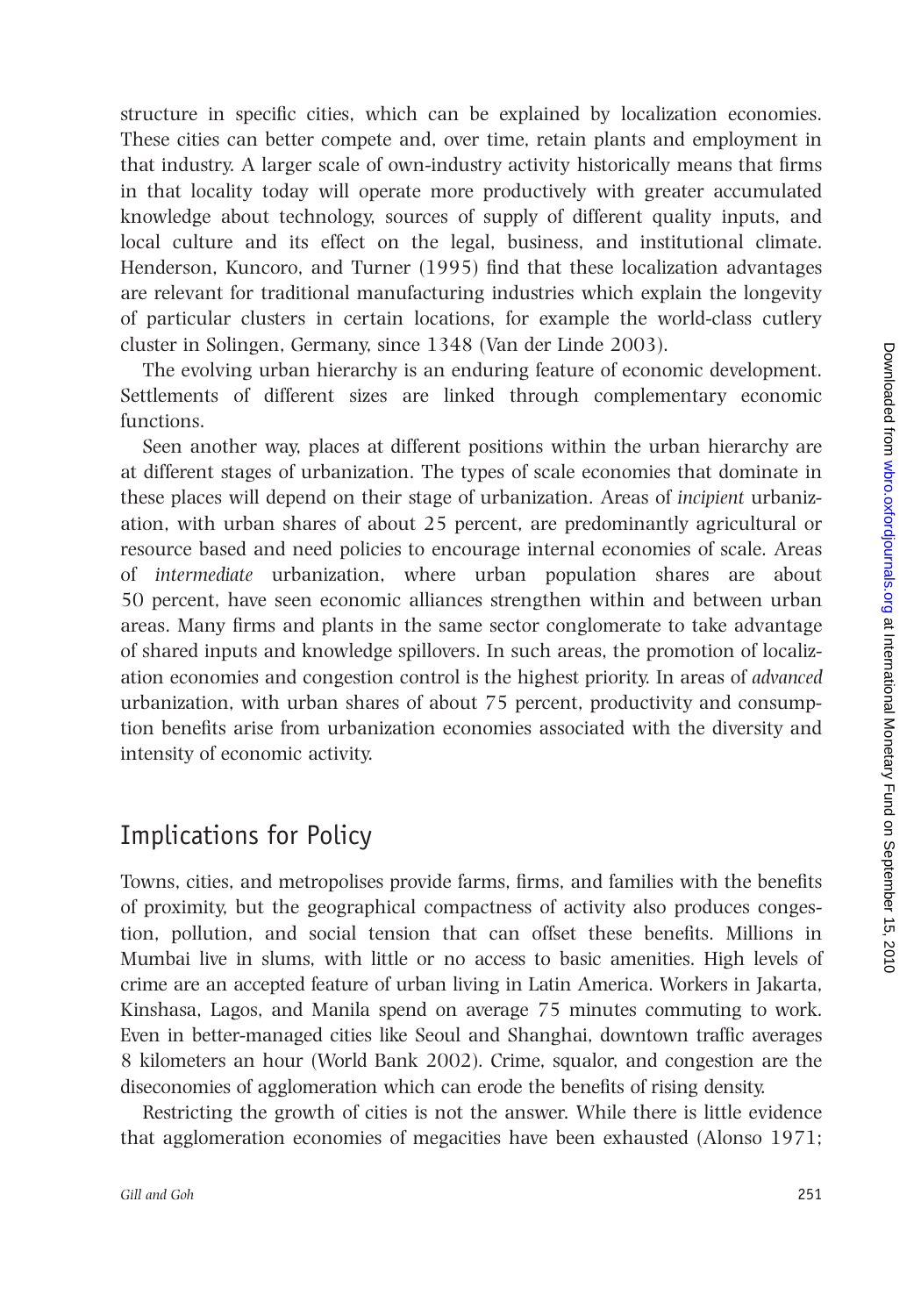Sheshinski 1973; Kanemoto, Ohkawara, and Suzuki 1996; Au and Henderson 2006), the appropriate policies involve a balancing act between controlling negative externalities and steps to exploit the positive externalities from agglomeration. Most countries undergoing rapid urbanization have not matched urban growth with a commensurate expansion of transport infrastructure. While traffic in developing countries is increasing with per capita income along a path similar to that of the richer countries (World Bank 2002; McCrae 2006), road capacity has not increased enough. Successful cities react to growing congestion with spatially connective infrastructure. But preceding most such infrastructure investments in all successful cities are robust and versatile land market institutions. Land use and building regulations must adapt to shifts in population and production as urbanization advances. They must enable the integration of private and public use of land to provide space for transport infrastructure.

The congestion, grime, and crime-related costs that accompany and undermine rising concentration will, however, differ through the various stages of urbanization. Policies should be calibrated and sequenced accordingly. Towns require mainly the application of common institutions. Cities require the addition of spatially connective policies. And metropolises require all this and spatially targeted efforts such as slum development programs. The success of a policy initiative is predicated on the implementation of the ones introduced before it.

For areas of incipient urbanization, the policy goal in towns and villages includes such spatially blind institutions as flexible and efficient working of land markets, especially enforcement of property rights and provision of security, sanitation, streets, schools, and other basic services. For areas of intermediate urbanization, such spatially neutral efforts must be augmented by steps to ease congestion so that the benefits of rising density are more widely shared. Spatially connective infrastructure includes mass transit systems, roads and railways, and traffic demand management. Connections among rapidly urbanizing areas facilitate the relocation of production and people to places which supply most efficiently the desired internal or external economies. Finally, for metropolises or areas of advanced urbanization, policy must also address division within urban settlements, as reflected in the residential, as well as the economic and social, segregation of the poor in slums. Spatially targeted interventions such as slum upgrading and subsidized housing often become necessary for helping to facilitate urbanization economies.

Consistent with the implied prioritization, economic history and analysis of contemporary experience signal the need for a bedrock of spatially blind policies for equipping every place with the foundation of urbanization, while allowing markets to select the locations at which agglomeration happens. The United Kingdom in the nineteenth century is illustrative. The Reform Act of 1832 and the Municipal Corporations Act of 1835 allowed municipal governments to take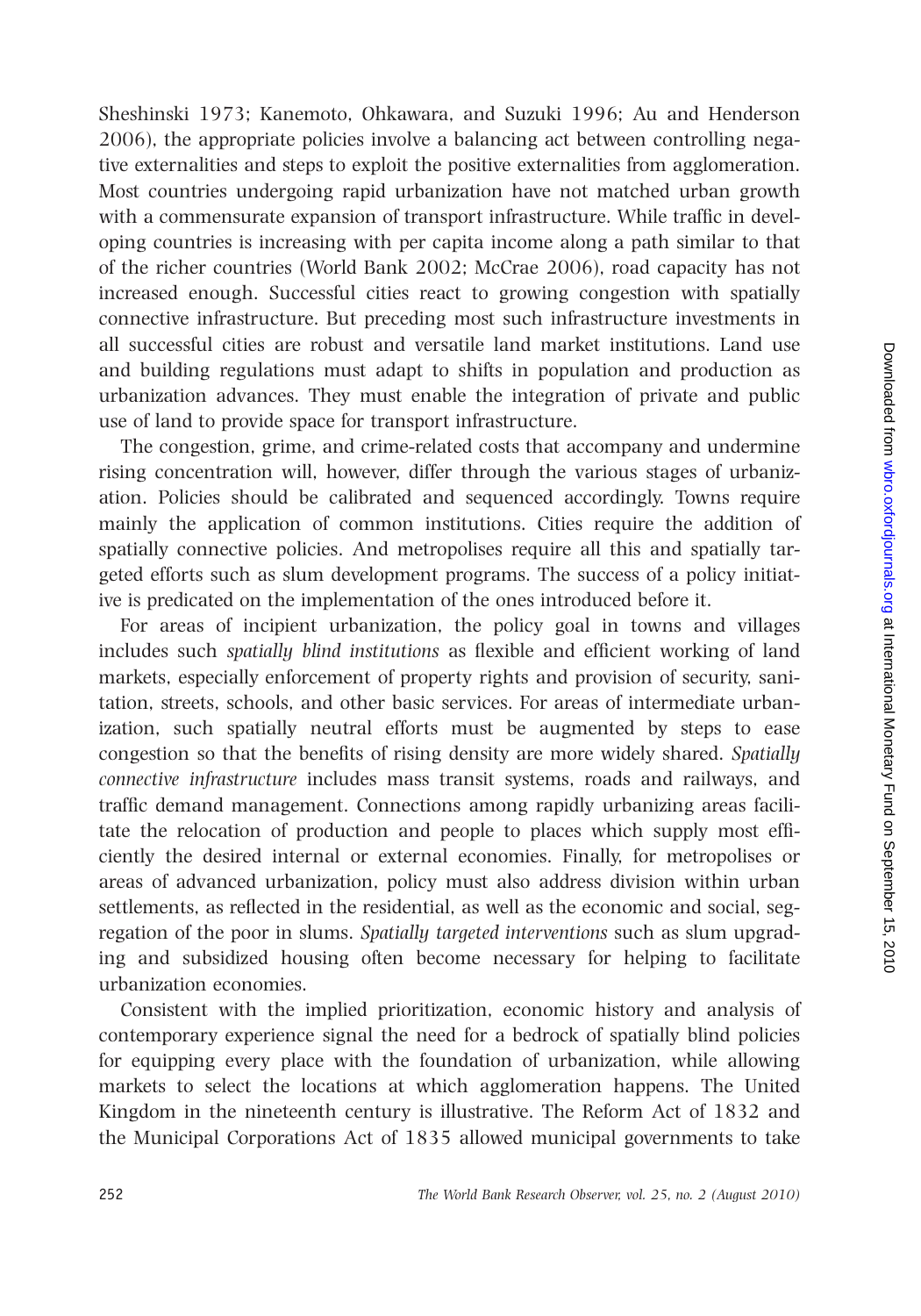over privately owned sewerage, water, and gas systems to ensure universal provision of such basic amenities.<sup>6</sup> By the  $1880s$  British land market institutions were mature enough to begin unifying patchy systems, separating sewage and drainage systems from the water systems, and extending the reach of basic services to poor areas (Land Enquiry Commission 1914; Hargan 2007). This facilitated rapid urban growth in the following decades (Offer 1981, p. 291).<sup>7</sup>

New York City provides another example of how versatile land market institutions allow a rapidly urbanizing city to accommodate complex public transit networks. Building a new or expanded transport network requires the purchase of contiguous plots of land, and holdouts can extract huge rents or thwart the project. The United States had a well-defined system of property rights by the midnineteenth century. As New York's transport networks expanded, its institutions could adapt. The 1916 Zoning Resolution was amended numerous times over the following decades as market needs changed (Dunlap 1992). Successful cities have flexible zoning laws to allow higher value users to bid for the valuable land. The interaction between such institutions and connective infrastructure enabled the density of Manhattan, the Bronx, Brooklyn, and Queens to increase from 230 people per square kilometer in 1820 to more than 5,000 in 1900 and about 12,000 today. $8$ 

Flexible land market institutions, the universal provision of basic social services, and investments in connective infrastructure help to make spatially targeted interventions such as slum clearance programs more likely to succeed. Hong Kong is an example (Bristow 1984; Adams and Hastings 2001; Cullinane 2002). Consistent with a tradition of minimal government intervention, Hong Kong's government contracted urban redevelopment to an organization led by private sector interests. Over five decades, slums were gradually eliminated. Similar success in a sustainable elimination of slums because of strong aspatial institutions coupled with connective infrastructure can be found in the United States (Chandler 1992; von Hoffman 1996; Hall 2002; Abreu 2008), Sweden (Swedish Council for Building Research 1990; Nesslein 2003; Borgegård and Kemeny 2004; Hall and Vidén 2005; Abreu 2008), and Costa Rica (Hall 1984; Trackman, Fisher, and Salas 1999; Ruster and Imparato 2003; World Bank 2007; Abreu 2008).

While an area's stage of urbanization (for example town, city, or metropolis) determines policy priorities, a nation's urban share can be a good indicator of the overall complexity of its urbanization challenges. Different parts of a country urbanize at different speeds. In the same way, more urbanized countries have more of their people in high-density areas and less urbanized countries have most people in rural areas. In the simplest case, one area may characterize an entire country, as in Singapore. For larger countries, more refined disaggregation can help determine priorities at different levels of government.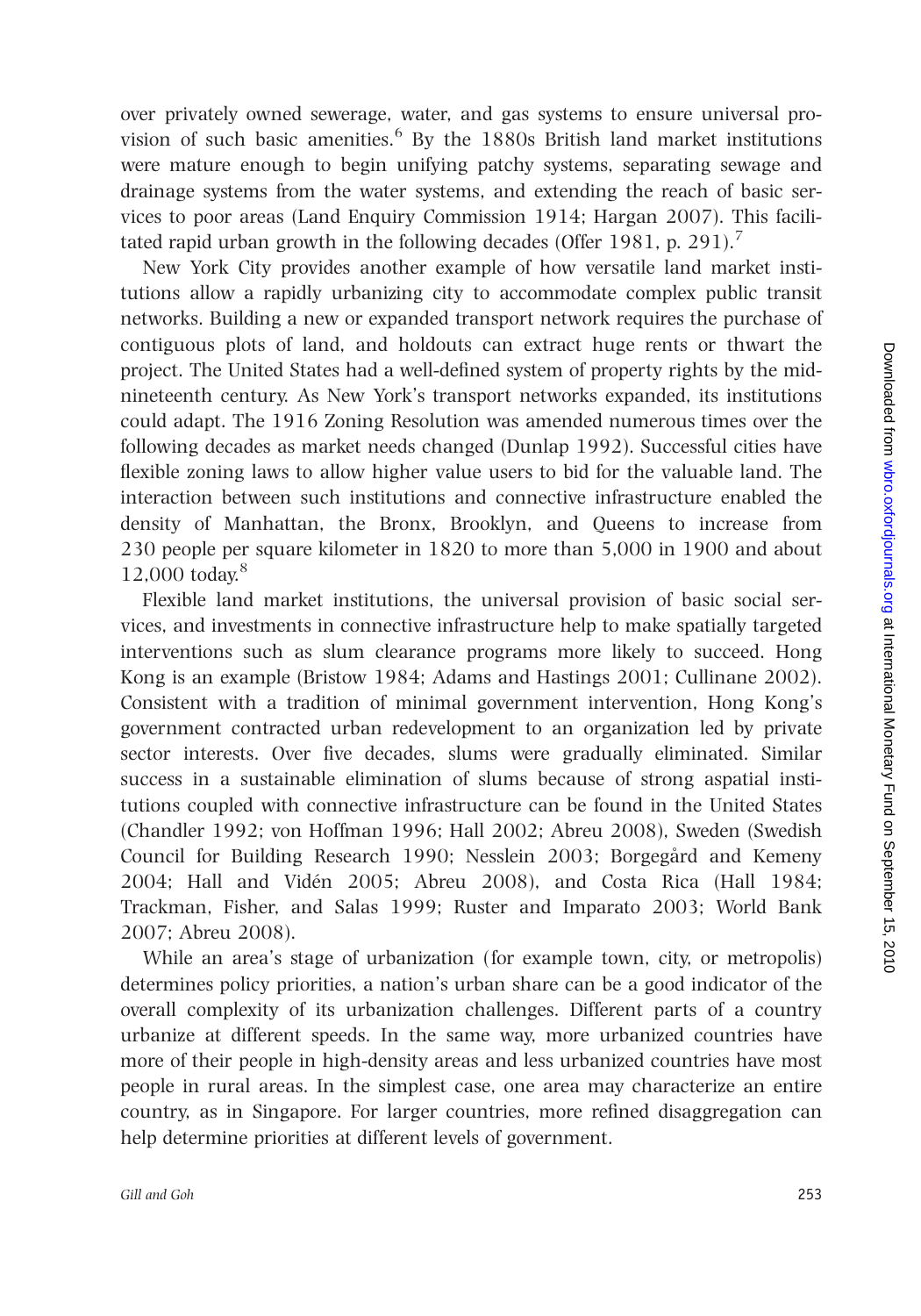In a famous article Tinbergen (1952) proposed that one policy instrument is needed to address each policy objective. Urbanization's challenges increase with the stage of urbanization, so the required number of policy instruments increases as well. Fortunately for developing nations, the capacity of markets and governments grows as they urbanize. But these policies must be introduced in the right sequence. The institutional foundations of an inclusive urbanization have to be instituted early in the development process. Investments in infrastructure should come next. When implemented in settings where the institutions related to land markets and social services function reasonably well, and where transport infrastructure is adequate, targeted interventions aimed at reducing slums and squalor can be successful.

### Notes

Indermit S. Gill and Chor-Ching Goh are, respectively, the Chief Economist and Senior Economist in Europe and Central Asia Region of the World Bank; email address: cgoh@worldbank.org. The authors would like to thank Sarah Boeckmann, Jean-Jacques Dethier, Vernon Henderson, John McCombie, Diego Puga, Mark Roberts, three anonymous referees, and the editor of this journal for helpful suggestions.<br>1. There were, of course, some exceptions, most notably in the work of Young (1928) and

Kaldor (1972). These economists did not provide the technical solutions associated with the modeling of increasing returns to scale.

2. Warsh (2006) provides an entertaining and informative account of intellectual progress in dealing with increasing returns to scale. The advances are based on the special features of ideas, highlighted elegantly in Romer (1986, 1989). By adding knowledge explicitly to formulations of economic growth, economists are able to recognize the centrality of ideas and the importance of increasing returns, but this also requires recognizing the proliferation of imperfect competition.

3. Discussion of agglomeration economies dates as far back as Smith's consideration of specialization and the division of labor (Smith 1979); Marshall's information spillovers, searching and matching processes, and input sharing (Marshall 1890); and more recently interindustry supply linkages (Chinitz 1961); learning-by-doing (Arrow 1962); and cross-fertilization of ideas and innovation (Jacobs 1969). There are also consumption externalities from agglomeration, which are understudied. They are not covered here (but see Glaeser, Kolko, and Saiz 2001; Sinai and Waldfogel 2004).

4. This was recognized in geography as long ago as and.

5. Capello and Camagni (2000) argue that the real issue is not the size but the functional characteristics of a city, which depends on its position within the urban system. While negative externalities start to erode scale economies after a certain city size, urban development also generates conditions leading to structural readjustments which will create new economic advantages and innovative measures which will address diseconomies. These structural adjustments may be sectoral transformations toward higher-order functions or increases in external linkages with other cities. They provide econometric evidence of these processes among 58 Italian cities that confirm the integrative nature of an urban network.

6. Based on the historical collection of transport pamphlets the London School of Economics library has converted into digital format and made available for public use. See Roberts (2008).

7. More policy examples can be found in Chapter 7 of the World Development Report 2009: Reshaping Economic Geography (World Bank 2008).

8. Population and area figures are available at the US Census Bureau website.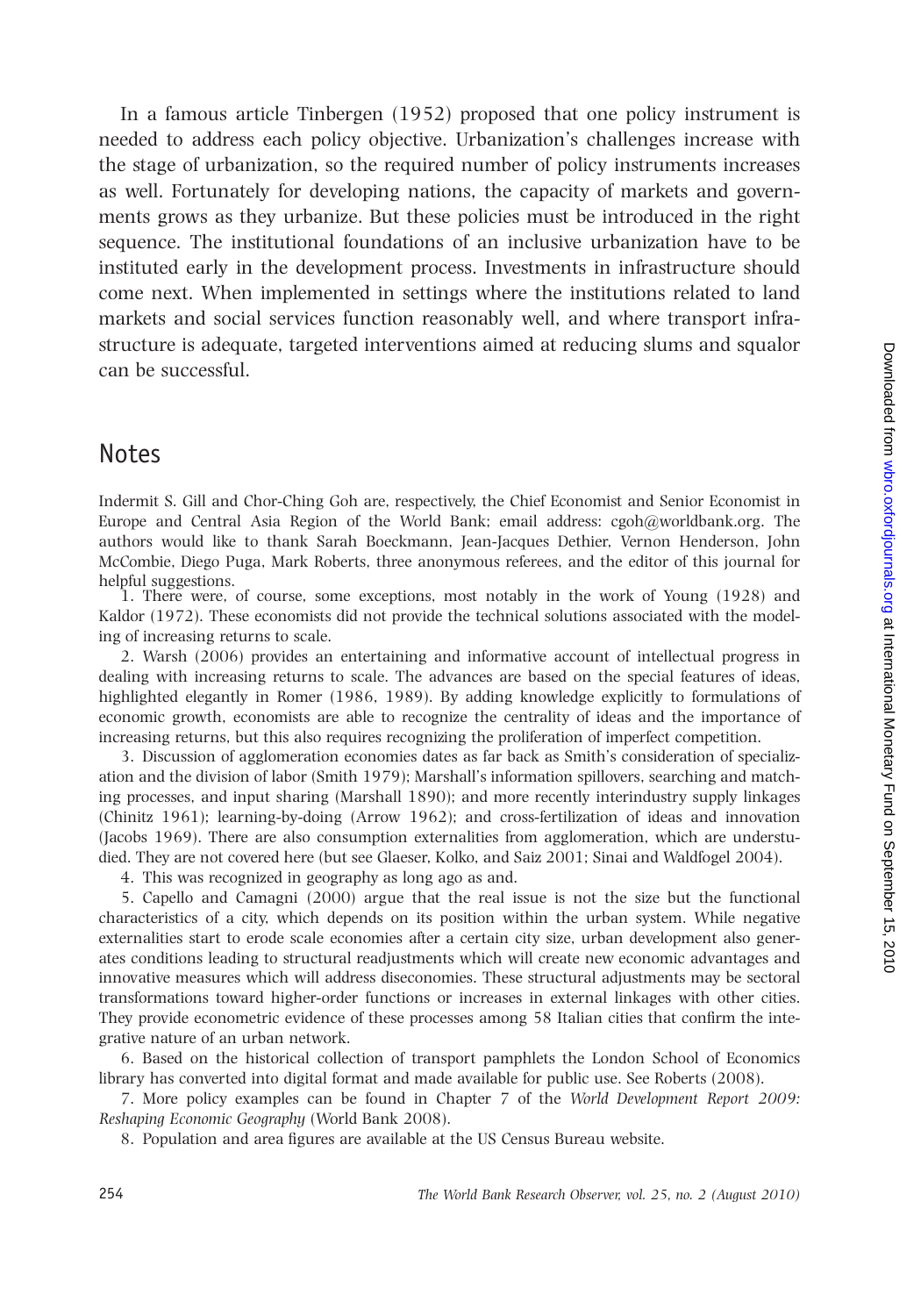## References

- The word processed describes informally reproduced works that may not be commonly available through libraries.
- Abreu, Maria. 2008. "Effectively Dealing with Slums." Unpublished manuscript as background paper for the World Development Report 2009 Reshaping Economic Geography.
- Adams, David, and E.M. Hastings. 2001. "Urban Renewal in Hong Kong: Transition From Development Corporation to Renewal Authority." Land Use Policy 18(3):245 –58.
- Aghion, Philippe, and Peter Howitt. 1992. "A Model of Growth Through Creative Destruction." Econometrica 60(2):323 –51.
	- . 2005. "Growth with Quality-Improving Innovations: An Integrated Framework." In Philippe Aghion, and Steven Durlauf, eds., Handbook of Economic Growth, Volume 1A. Amsterdam, Netherlands: North-Holland.
- Alonso, William. 1971. "The Economics of Urban Size." Regional Science Association Papers 26:  $67 - 83.$
- Angeriz, Alberto, John McCombie, and Mark Roberts. 2008. "Estimates of Returns to Scale and Spatial Spillovers for EU Regional Manufacturing." International Regional Science Review 31(62):  $62 - 87.$
- Antweiler, Werner, and Daniel Trefler. 2002. "Increasing Returns and All That: AView from Trade." American Economic Review 92(1):93–119.
- Arnott, Richard J. 1979. "Optimal City Size in a Spatial Economy." Journal of Urban Economics 6:  $65 - 89.$
- Arrow, Kenneth J. 1962. "Economic Welfare and the Allocation of Resources for Invention." In Richard R. Nelson, ed., The Rate and Direction of Inventive Activity. Princeton, NJ: Princeton University Press.
- Au, C.C., and Henderson, V. 2006. "Are Chinese Cities Too Small?" Review of Economic Studies 73: 549–76.
- Baldwin, John R., and Paul K. Gorecki 1986. Role of Scale in Canada-U.S. Productivity Differences in the Manufacturing Sector 1970–1979. Toronto, Canada: University of Toronto Press.
- Baldwin, Richard E., and Philippe Martin. 2004. "Agglomeration and Regional Growth". CEPR Discussion Paper 3960.
- Bartlesman, Eric J., Ricardo J. Caballero, and Richard K. Lyons 1994. "Customer and Supplier-Driven Externalities." American Economic Review 84(4):1075–84.
- Bikhchandani, Suchil, David Hirshleifer, and Ivo Welch. 1998. "Learning from the Behavior of Others: Conformity, Fads, and Information Cascades." Journal of Economic Perspectives 12(3): 151–70.
- Black, Duncan, and J. Vernon Henderson 1999. "A Theory of Urban Growth." Journal of Political Economy 107 (2): 252–84.

2003. "Urban Evolution in the USA." Journal of Economic Geography 3(4):343–73.

- Borgegård, Lars-Erik, and Jim Kemeny. 2004. "Sweden: High-Rise Housing for a Low-Density Country." In R. Turkington, R. van Kempen, and E. Wassenberg, eds., High-Rise Housing in Europe: Current Trends and Future Prospects. Delft, Netherlands: Delft University Press.
- Brezis, Elise S., and Paul Krugman. 1997. "Technology and the Life Cycle of Cities." Journal of Economic Growth 2(4):369–83.
- Bristow, R. 1984. Land-Use Planning in Hong Kong: History, Policies, and Procedures. Hong Kong: Oxford University Press.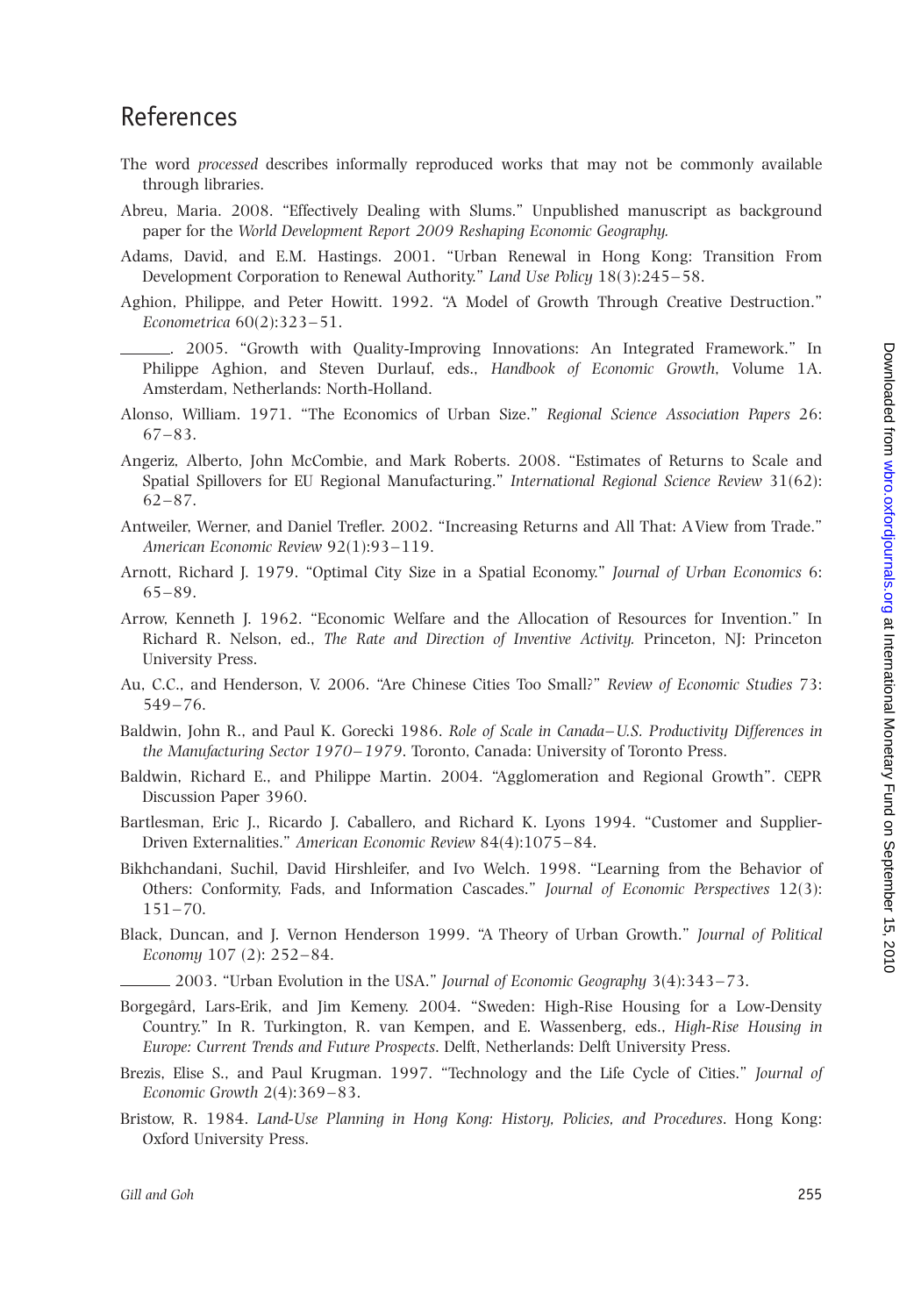- Burchfield, Marcy, Henry G. Overman, Diego Puga, and Matthew Turner. 2006. "Causes of Sprawl: A Portrait from Space." Quarterly Journal of Economics 121(2):587–633.
- Calem, Paul S., and Gerald A. Carlino 1991. "Urban Agglomeration Economies in the Presence of Technical Change." Journal of Urban Economics 29(1):82–95.
- Capello, Roberta, and Roberto Camagni. 2000. "Beyond Optimal City Size: An Evaluation of Alternative Urban Growth Patterns." Urban Studies 37(9):1479–96.
- Carlino, Gerald A. 1979. "Increasing Returns to Scale in Metropolitan Manufacturing." Journal of Regional Science 19(3): 369–72.
- Carlino, Gerald, and Satyajit Chatterjee. 2001. "Employment Deconcentration: A New Perspective on America's Postwar Urban Evolution." Philadelphia, PA: Federal Reserve Bank of Philadelphia Working Paper Series 01-4.
- Carlton, Dennis W. 1983. "The Location and Employment Choices of New Firms: An Econometric Model with Discrete and Continuous Endogenous Variables." Review of Economics and Statistics  $65(3):440-9.$
- Chandler, Mittie Olion. 1992. "Public Housing Desegregation: What Are the Options?" Housing Policy Debate 3(2):509–34.
- Charlot, Sylvie, and Gilles Duranton. 2003. "Communication Externalities in Cities." London, UK: Centre for Economic Policy Research Working Paper Series 4048.
- Chinitz, Benjamin J. 1961. "Contrasts in Agglomeration: New York and Pittsburgh." American Economic Review 51(2):279 –89.
- Christaller, Walter. 1933. Central Places in Southern Germany. London, UK: Prentice Hall.
- Ciccone, Antonio. 2002. "Agglomeration Effects in Europe." European Economic Review 46(2):  $213 - 27.$
- Ciccone, Antonio, and Robert E. Hall 1996. "Productivity and the Density of Economic Activity." American Economic Review 86(1):54 –70.
- Combes, Pierre-Philippe. 2000. "Economic Structure and Local Growth: France 1984–1993." Journal of Urban Economics 47(3):329-55.
- Costa, Dora L., and Matthew E. Kahn 2000. "Power Couples." Quarterly Journal of Economics 115(4): 1287–315.
- Cullinane, Sharon. 2002. "The Relationship between Car Ownership and Public Transport Provision: A Case Study of Hong Kong." Transport Policy 9(1):29 –39.
- Davis, Steven J., and John C. Haltiwanger 1991. "Gross Job Creation, Gross Job Destruction, and Employment Reallocation." Chicago, IL: Federal Reserve Bank of Chicago Working Papers 91 –5.
- . 1992. "Gross Job Creation, Gross Job Destruction, and Employment Reallocation." Quarterly Journal of Economics 107(3): 819 –63.
- Dekle, Robert, and Jonathan Eaton. 1999. "Agglomeration and Land Rents: Evidence from the Prefectures." Journal of Urban Economics 46(2):200–14.
- Desmet, Klaus, and Marcel Fafchamps. 2006. "Employment Concentration Across U.S. Counties." Regional Science and Urban Economics 36(4):482 –509
- Devereux, Michael P., Rachel Griffith, and Helen Simpson. 2004. "The Geographic Distribution of Production Activity in the U.K." Regional Science and Urban Economics 34(5):533 –64.
- Diamond, P.A., and J.A. Mirrlees 1971. "Optimal Taxation and Public Production; I: Production Efficiency" and "II: Tax Rules." American Economic Review 61:8–27 and 261 –78.

<sup>. 1973. &</sup>quot;Aggregate Productions and Consumption Externalities," Quarterly Journal of Economics, LXXXVI:  $1-24$ .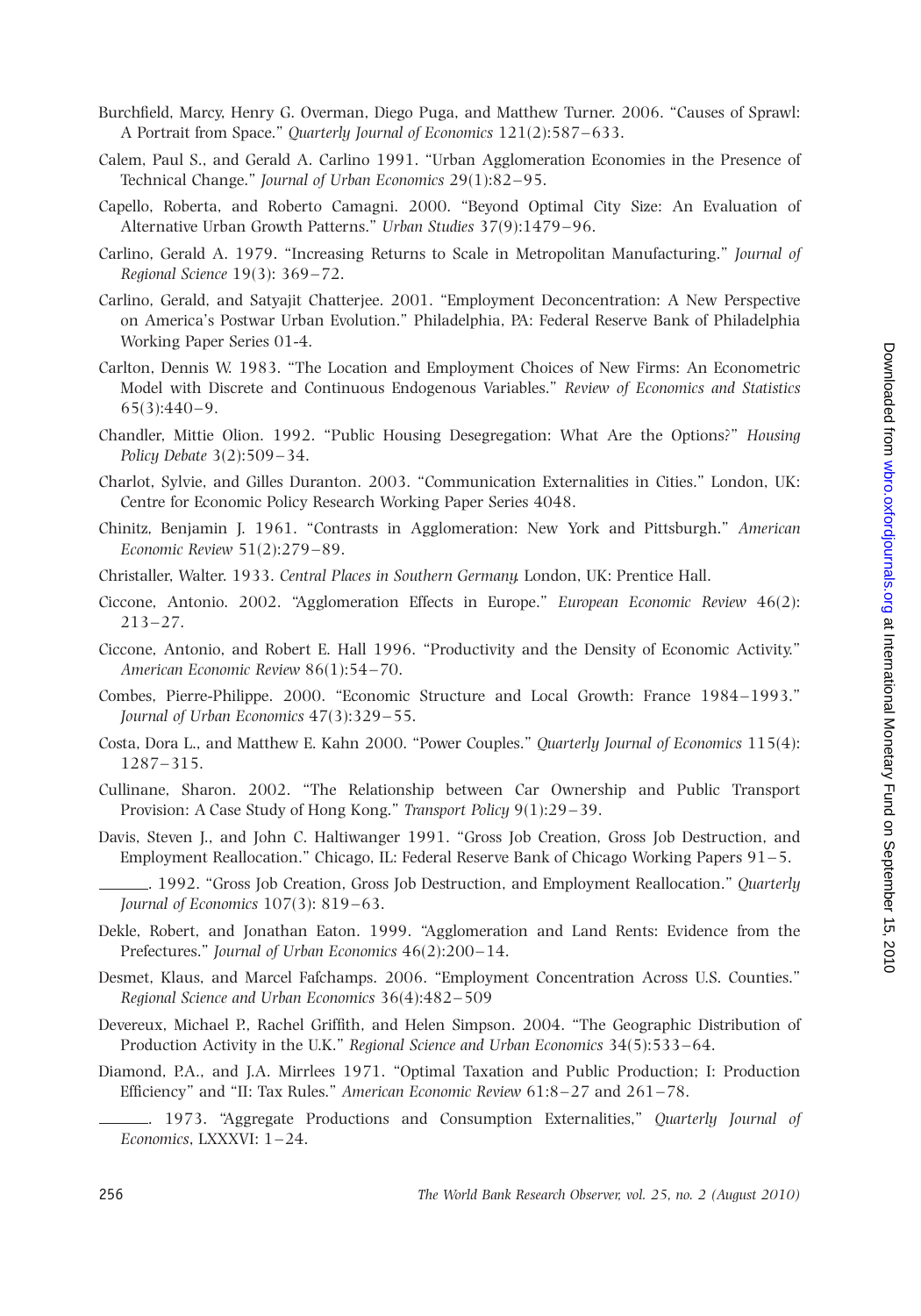- Dixit, Avinash. 1973. "The Optimum Factory Town." Bell Journal of Economics and Management Science 4(2):637-51.
- Dixit, Avinash, and Joseph E. Stiglitz 1977. "Monopolistic Competition and Optimum Product Diversity." American Economic Review 67(3):297 –308.
- Dobkins, Linda H., and Yannis M. Ioannides 2001. "Spatial Interactions Among US Cities, 1900– 1990." Regional Science and Urban Economics 31(6):701–32.
- Dumais, Guy, Glenn Ellison, and Edward L. Glaeser 2002. "Geographic Concentration as a Dynamic Process." Review of Economics and Statistics 84(2): 193–204.
- Dunlap, David W. 1992. "Some Land-Use History Highlights." New York Times, April 12.
- Dunne, Timothy, Mark J. Roberts, and Larry Samuelson. 1989a. "Plant Turnover and Gross Employment Flows in the US Manufacturing Sector." Journal of Labor Economics 7(1):48 –71.
- Dunne, Timothy, Mark J Roberts, and Larry Samuelson. 1989b. "The Growth and Failure of US Manufacturing Plants." Quarterly Journal of Economics 104(4):671 –98.
- Duranton, Gilles. 2007. "Urban Evolutions: The Fast, the Slow, and the Still." American Economic Review 97(1):197 –221.
- Duranton, Gilles, and Henry G. Overman 2002. "Testing for Localisation Using Micro-Geographic Data." London, UK: Centre for Economic Performance Discussion Paper 540.
- Duranton, Gilles, and Diego Puga. 2001 "Nursery Cities: Urban Diversity, Process Innovation, and the Life Cycle of Products." American Economic Review 91(5): 1454–77.
	- . 2004. "Micro-Foundations of Urban Agglomeration Economies." In J. Vernon Henderson, and Jacque Thisse, eds., Handbook of Urban and Regional Economies, Volume 4. Amsterdam: North Holland.
	- . 2005 . "From Sectoral to Functional Urban Specialization." Journal of Urban Economics 57(2): 343–70.
- Easterly, William, and Ross Levine. 2001. "What Have We Learned from a Decade of Empirical Research on Growth? It's Not Factor Accumulation: Stylized Facts and Growth Models." World Bank Economic Review 15(2):177 –219.
- Eaton, Jonathan, and Zvi Eckstein. 1997. "Cities and Growth: Evidence from France and Japan." Regional Science and Urban Economics 27(4-5):443-74.
- Eeckhout, Jan. 2004. "Gibrat's Law for (All) Cities." American Economic Review 94(5):1429–51.
- Ellison, Glenn, and Edward L. Glaeser 1997. "Geographic Concentration in US Manufacturing Industries: A Dartboard Approach." Journal of Political Economy 105(5):889–927.
- Ethier, Wilfred J. 1982. "National and International Returns to Scale in the Theory of International Trade." American Economic Review 72(3):389 –405.
- Fafchamps, Marcel, and Klaus Desmet. 2000. "The Changing Spatial Distribution of Economic Activity Across US Counties." Oxford, UK: Economic Series Working Paper 43.
- Feldman, Maryann P. 1994. The Geography of Innovation. Boston, MA: Kluwer.
- Feldman, Maryann P., and David B. Audretsch 1999. "Innovation in Cities: Science-Based Diversity, Specialization and Localized Competition." European Economic Review 43(2):409 –29.
- Fujita, Masahisa, and Ryoichi Ishii. 1999. "Global Location Behavior and Organizational Dynamics of Japanese Electronics Firms and Their Impact on Regional Economies." In Alfred D. Chandler Jr., Peter Hagstrom, and Orjan Solvell, eds., The Dynamic Firm: The Role of Technology, Strategy, Organization, and Regions. Oxford, U.K.: Oxford University Press.
- Fujita, Masahisa, Paul Krugman, and Anthony J. Venables 1999. The Spatial Economy. Cities, Regions, and International Trade. Cambridge, MA: The MIT Press.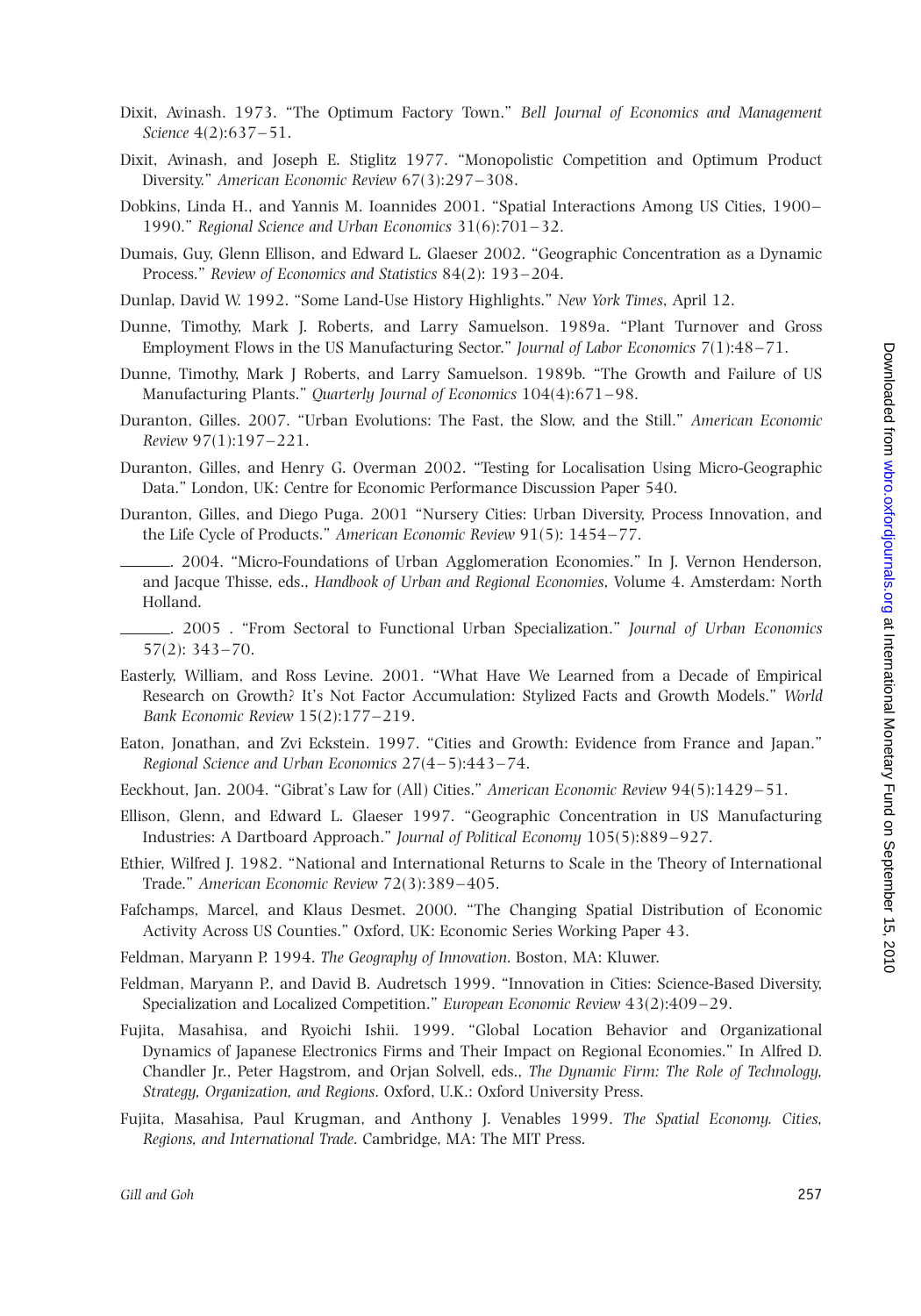- Fuss, Melvyn A., and Vinod K. Gupta 1981. "A Cost Function Approach to the Estimation of Minimum Efficient Scale, Returns to Scale, and Suboptimal Capacity : With an Application to Canadian Manufacturing." European Economic Review 15(2):123–35.
- Gill, Indermit, and Homi Kharas. 2007. An East Asia Renaissance: Ideas for Economic Growth. Washington, DC: The World Bank.
- Glaeser, Edward L., Jose´ A. Scheinkman, and Andrei Schleifer. 1995. "Economic Growth in a Cross-Section of Cities." Journal of Monetary Economics 36(1): 117-43.
- Glaeser, Edward L., and Matthew E. Kahn 2001. "Decentralized Employment and the Transformation of the American City." Boston, MA: Harvard Institute of Economic Research Working Paper Series 1912.
- Glaeser, Edward L., and David C. Mare 2001. "Cities and Skills." Journal of Labor Economics 19(2): 316 –42.
- Glaeser, Edward L., Jed Kolko, and Albert Saiz. 2001. "Consumer City." Journal of Economic Geography 1(1):27-50.
- Glaeser, Edward L., Hedi D. Kallal, Jose A. Scheinkman, and Andrei Shleifer. 1992. "Growth in Cities." Journal of Political Economy 100(6):1126-52.
- Griliches, Zvi, and Vidar Ringstad. 1971. Economies of Scale and the Form of the Production Function: An Econometric Study of Norwegian Manufacturing Establishment Data. Amsterdam, Netherlands: North-Holland.
- Grossman, Gene M., and Elhanan Helpman. 1991. "Quality Ladders in the Theory of Growth." Review of Economic Studies 58(1):43–61.
	- . 1995. "Comparative Advantage and Long Run Growth." In J.P. Neary, ed., International Trade. Aldershot, UK: Edward Elgar.
- Gupta, Vinod K. 1983. "Labor Productivity, Establishment Size, and Scale Economies." Southern Economic Journal 49(3):853 –9.
- Hall, Carolyn. 1984. "Regional Inequalities in Well-Being in Costa Rica." Geographical Review 74(1):  $48 - 62.$
- Hall, Peter. 2002. Cities of Tomorrow. Oxford, UK: Blackwell Publishing.
- Hall, Thomas, and Sonja Vidén. 2005. "The Million Homes Programme: A Review of the Great Swedish Planning Model." Planning Perspectives 20(3):301–28.
- Hammond, George William, and Jürgen von Hagen. 1994. "Industrial Localization: An Empirical Test for Marshallian Localization Economies." Working Paper 917, Centre for Economic Policy Research, London.
- Hansen, Eric R. 1990. "Agglomeration Economics and Industrial Decentralization: The Wage-Productivity Trade-Offs." Journal of Urban Economics 28(2):140-59.

Hargan, Jim. 2007. "Prince Charles's Poundbury." British Heritage. May.

- Hay, Donald Andrew. 1979. "The Location of Industry in a Developing Country: The Case of Brazil." Oxford Economic Papers 31(1):93-120.
- Helpman, Elhanan, and Paul Krugman. 1987. Market Structure and Foreign Trade. Cambridge, MA: MIT Press.
- Henderson, J. Vernon. 1974a. "The Sizes and Types of Cities." American Economic Review 64(4):  $640 - 56.$

. 1974b. "Optimum City Size: The External Diseconomy Question." Journal of Political Economy 82(2):373 –88.

- . 1975. "Congestion and Optimum City Size." Journal of Urban Economics 2:48–62.
	- , 1977. Economic Theories and Cities, New York: Academic Press.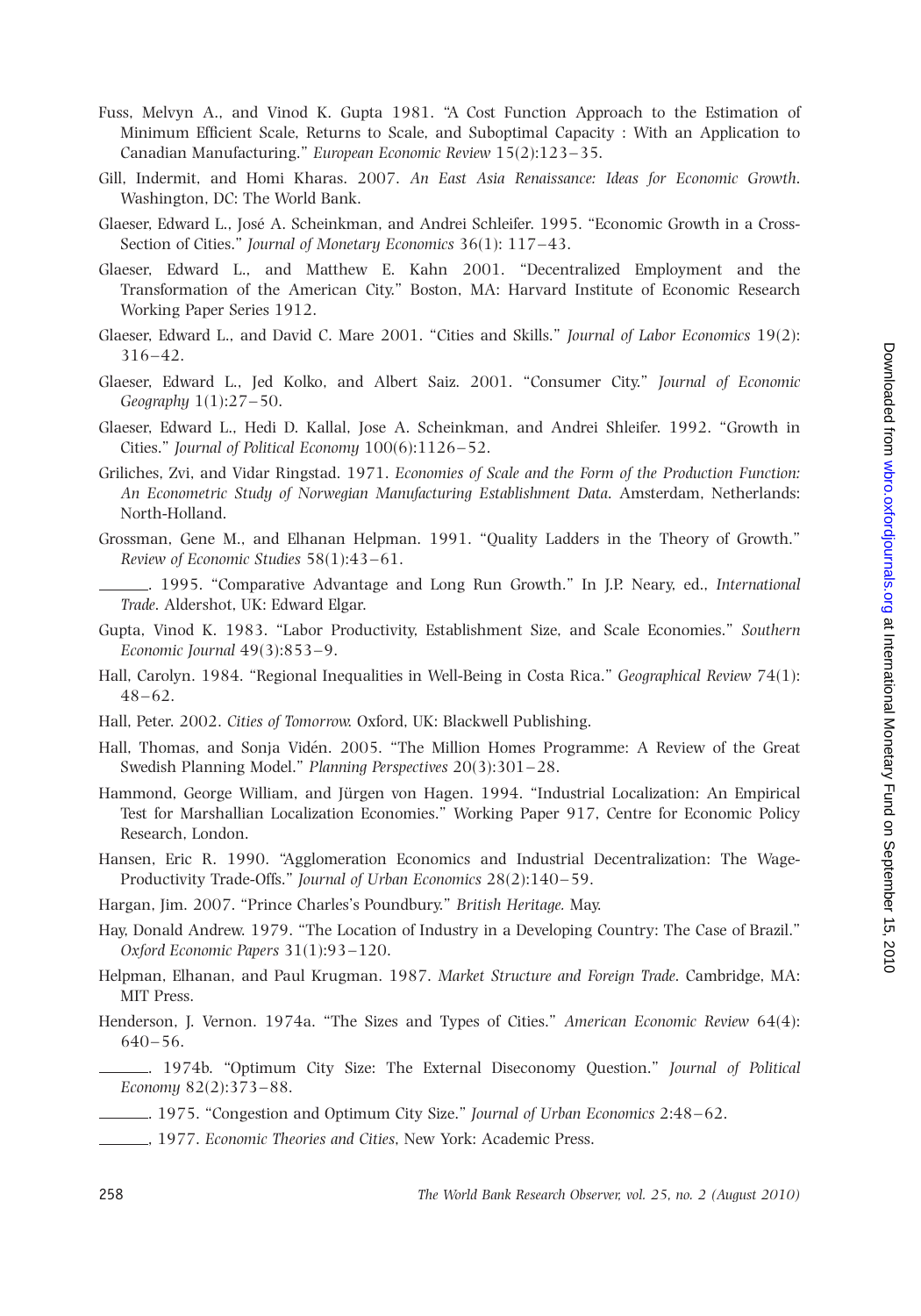- . 1986. "Efficiency of Resources Usage and City Size." Journal of Urban Economics 19(1):  $47 - 70.$ 
	- ... 1994. "Where Does an Industry Locate?" Journal of Urban Economics 35(1):83 104.
- . 1997a. "Externalities and Industrial Development." Journal of Urban Economics 42(3): 449–70.
- . 1997b. "Medium Size Cities." Regional Science and Urban Economics 27(6):583 –612.
- . 2003a. "Marshall's Scale Economies." Journal of Urban Economics 53(1):1 –28.
- . 2003b. "The Urbanization Process and Economic Growth: The So-What Question." Journal of Economic Growth  $8(1):47-71$ .
- Henderson, J., Vernon Ari Kuncoro, and Damhuri Nasution. 1996. "The Dynamics of Jabotabek Development." Bulletin of Indonesian Economic Studies 32(1):71–95.
- Henderson, J., Vernon Ari Kuncoro, and Matthew Turner. 1995. "Industrial Development in Cities." Journal of Political Economy 103(5):1067–85.
- Henderson, J., Vernon Todd Lee, and Yung Joon Lee. 2001. "Scale Externalities in Korea." Journal of Urban Economics 49(3):479 –501.
- Henderson, J. Vernon, Zmarak Shalizi, and Anthony J. Venables 2001. "Geography and Development." Journal of Economic Geography 1(1):81–105.
- Herzog, Henry W., and Alan M. Schlottmann 1991. Industry Location and Public Policy. Knoxville, TN: University of Tennessee.
- Hoffman A., von. 1996. "High Ambitions: The Past and Future of American Low-Income Housing Policy." Housing Policy Debate 7(3):423–46.
- Holmes, Thomas J., and John J. Stevens 2002. "Geographic Concentration and Establishment Scale." Review of Economics and Statistics 84(4):682 –91.
- Jacobs, Jane. 1969. The Economy of Cities. New York: Vintage.
- Jaffe, Adam B. 1986. "Technological Opportunity and Spillover of R&D: Evidence from Firms' Patents, Profits, and Market Value." American Economic Review 76(5): 984 –1001
- Jaffe, Adam B., Manuel Trajtenberg, and Rebecca Henderson. 1993. "Geographic Localization of Knowledge Spillovers as Evidence by Patent Citations." Quarterly Journal of Economics 108(3): 577–98.
- Junius, Karsten. 1997. "Economies of Scale: A Survey of Empirical Literature." Kiel, Germany: Kiel Institute of World Economics Working Paper Series 813.
- Kaldor, Nicholas. 1972. "The Irrelevance of Equilibrium Economics." Economic Journal 82(328): 1237–55.
- Kanemoto, Yoshitsugu, Toru Ohkawara, and Tsutomu Suzuki. 1996. "Agglomeration Economies and a Test for Optimal City Sizes in Japan." Journal of the Japanese and International Economies, 10(4):379 –98.
- Kawashima, Tatsuhiko. 1975. "Urban Agglomeration Economies in Manufacturing Industries." Papers in Regional Science 34(1):157-75.
- Kim, Sukkoo. 1995. "Expansion of Markets and the Geographic Distribution of Economic Activities: The Trends in US Regional Manufacturing Structure, 1860–1987." Quarterly Journal of Economics 110(4):881–908.
- Kim, Sukkoo, and Robert A. Margo 2004. "Historical Perspectives on U.S. Economic Geography." In J. Vernon Henderson, and Jacque-Francois Thisse, eds., Handbook of Regional and Urban Economics, Volume 4: Cities and Geography. Amsterdam: North-Holland.
- Kolko, Jed. 1999. "Can I get Some Service Here? Information Technology, Service Industries, and the Future of Cities." PhD thesis. Harvard University.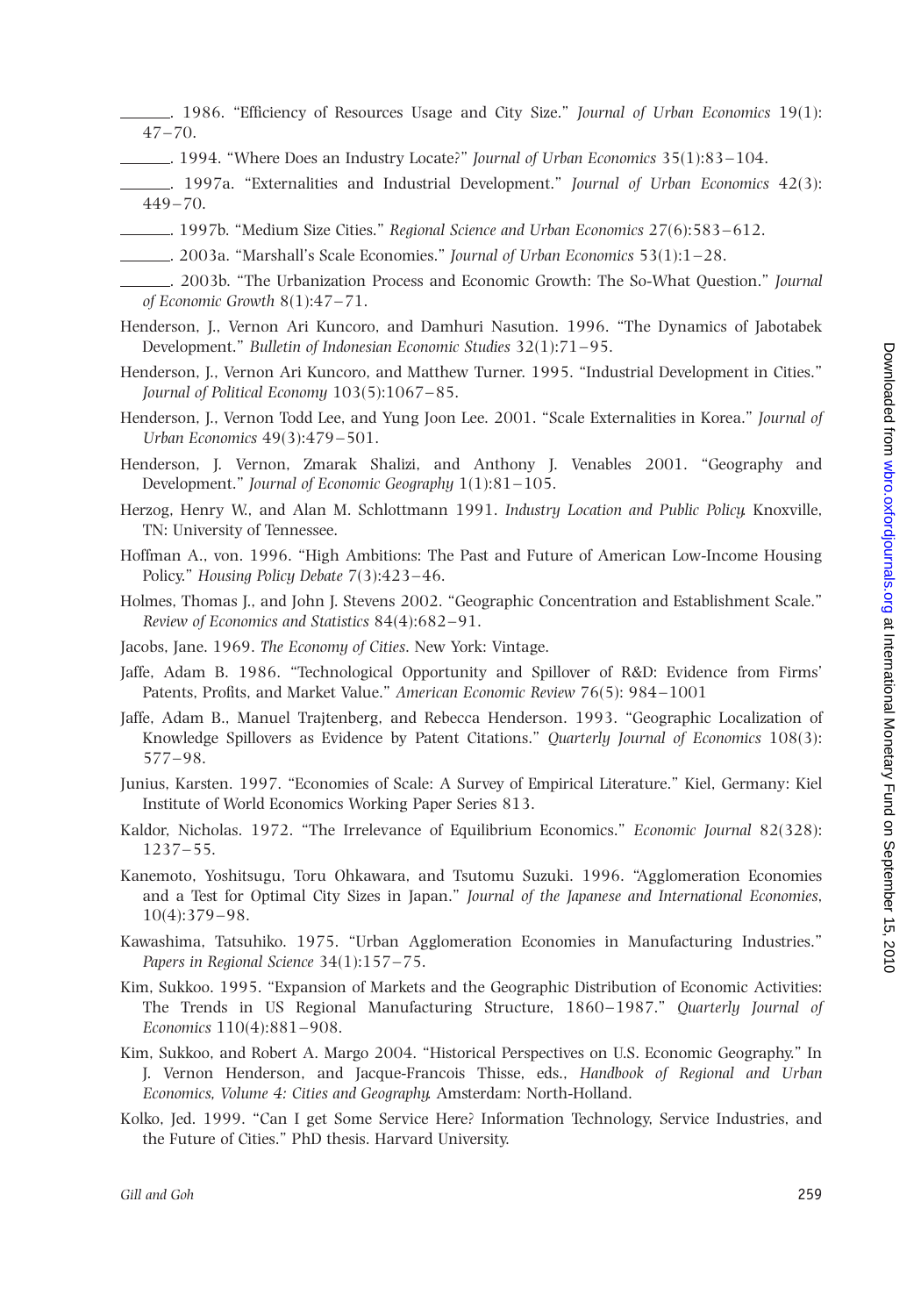- . 2007. "Agglomeration and Co-Agglomeration of Services Industries." Public Policy Institute of California, San Francisco. Processed.
- Krugman, Paul R. 1980. "Scale Economies, Product Differentiation, and the Pattern of Trade." American Economic Review 70(5):950-9.
	- 1981. "Intraindustry Specialization and the Gains from Trade." *Journal of Political Economy* 89(5):959 –73.

- Kuncoro, Ari. 2008. "Spatial Agglomeration, Site Productivity and Local Governance: Indonesian Experience from 1980 to 2003." In Yukon Huang, and Alessandro Magnoli Bocchi, eds., Reshaping Economic Geography in East Asia. Washington, DC: World Bank; EAP Companion Volume to the WDR 2009.
- Land Enquiry Commission. 1914. The Land, Vol. II. London: Hodder and Stoughton.
- Levinsohn, James, and Amil Petrin. 1999. "When Industries Become More Productive, Do Firms?" NBER Working Paper 6893, National Bureau of Economic Research, Cambridge, MA.
- Lösch, Auguste. 1940. The Economics of Location. New Haven, CT: Yale University Press.
- Lucas Jr. Robert E. 1988. "On the Mechanics of Economic Development." Journal of Monetary Economics 22(1):3 –42.
- Marshall, Alfred. 1890. Principles of Economics. London, UK: Macmillan.
- Martins, Joaquim Oliveira, Stefano Scarpetta, and Dirk Pilat. 1996. "Mark-up Ratios in Manufacturing Industries: Estimates for 14 OECD Countries." Working Paper 162, Organisation for Economic Co-operation and Development, Paris.
- Maurel, Francoise, and Beatrice Sedillot. 1999. "A Measure of the Geographic Concentration in French Manufacturing Industries." Regional Science and Urban Economics 29(5):575–604.
- McCrae, Ian. 2006. "Uncertainties in Road Transport Emissions in Developing Countries." HM Treasury, London.
- Mera, Koichi. 1973. "Regional Production Function and Social Overhead Capital: An Analysis of Japanese Case." Regional Science and Urban Economics 3(2):157–86.
- Mills, Edwin S. 1967. "An Aggregative Model of Resource Allocation in a Metropolitan Area." American Economic Review, 57(2):197 –210.
- Mills, Edwin S., and David M. Ferranti 1971. "Market Choices and Optimal City Size." American Economic Review 61(2):340 –345.
- Moomaw, Ronald L. 1981. "Productivity and City Size: A Critique of the Evidence." Quarterly Journal of Economics 96(4):675 –88.

. 1983. "Is Population Scale a Worthless Surrogate for Business Agglomeration Economies?" Regional Science and Urban Economics 13(4):525 –45.

Moretti, Enrico. 2004a. "Estimating the Social Return to Higher Education: Evidence from Longitudinal and Repeated Cross-Sectional Data." Journal of Econometrics121(1–2):175–212.

. 2004b. "Workers' Education, Spillovers, and Productivity: Evidence from Plant-Level Production Functions." American Economic Review 94(3):656–90.

- Nakamura, Ryohei. 1985. "Agglomeration Economies in Urban Manufacturing Industries: A Case of Japanese Cities." Journal of Urban Economics 17(1):108–24.
- Nesslein, Thomas S. 2003. "Markets versus Planning: An Assessment of the Swedish Housing Model in the Post-War Period." Urban Studies 40(7):1259–82.
- Offer, A. 1981. Property and Politics, 1870–1914. Cambridge, UK: Cambridge University Press.

<sup>1991. &</sup>quot;Increasing Returns to Scale and Economic Geography." Journal of Political Economy 99(3):483 –99.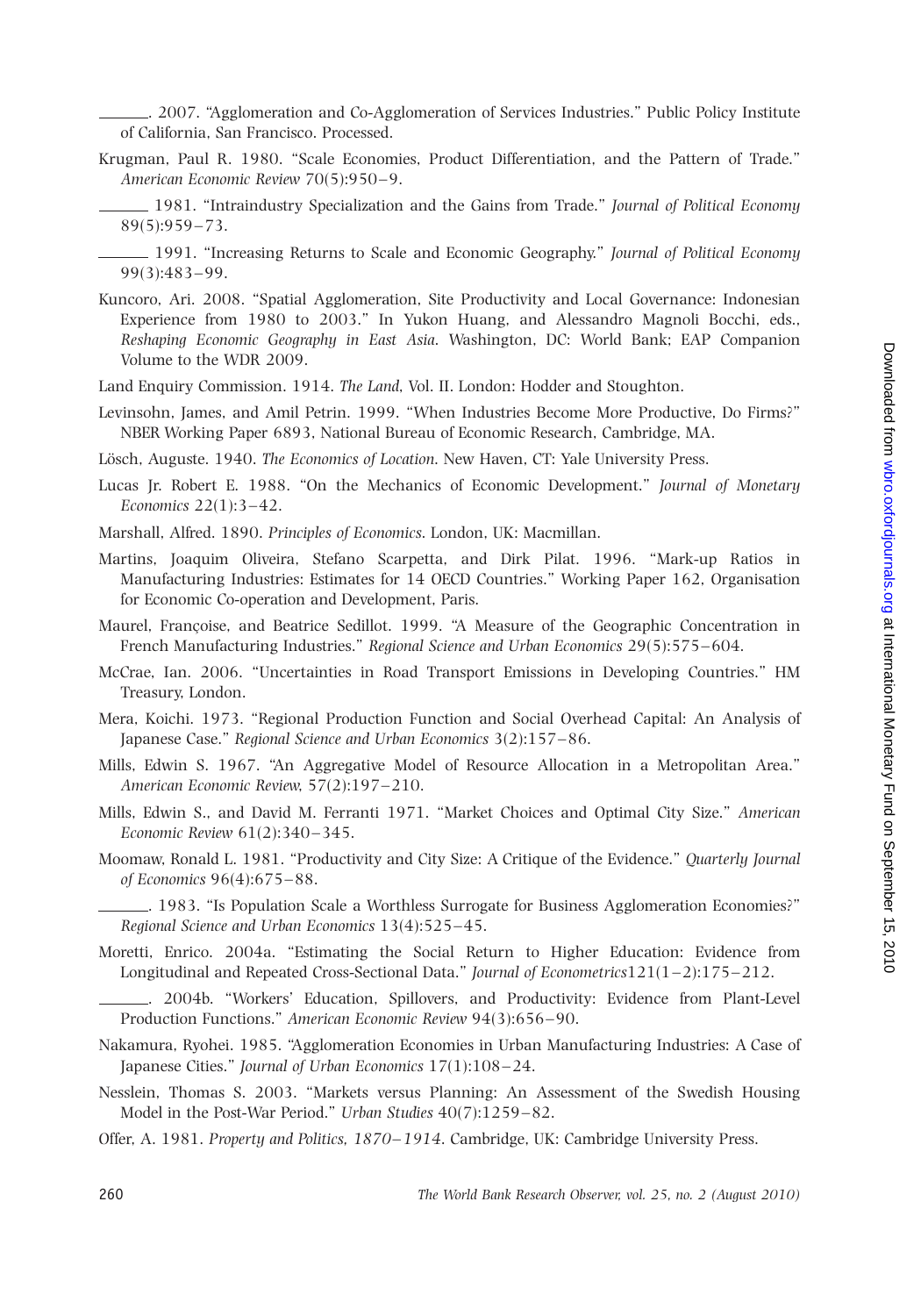- Paul, Catherine, J. Morrison, and Donald S. Siegel 1999. "Scale Economies and Industry Agglomeration Externalities: A Dynamic Cost Function Approach." American Economic Review 89(1):272 –90.
- Prateen, Cliff. 1988. "Survey of the Economies of Scale." Economic Papers 67, Commission of the European Communities, Brussels.
- Rauch, James E. 1993. "Productivity Gains from Geographic Concentration of Human Capital: Evidence from the Cities." Journal of Urban Economics 34(3):380 –400.
- Roberts, Mark. 2008. "Congestion and Spatially Connective Infrastructure: The Case of London in the 19th and early 20th Century." Unpublished manuscript as background paper for the World Development Report 2009 Reshaping Economic Geography.
- Roeger, Werner. 1995. "Can Imperfect Competition Explain the Difference between Primal and Dual Productivity Measures? Estimates for U.S. Manufacturing." Journal of Political Economy 103(2): 316–30.
- Romer, Paul M. 1986. "Increasing Returns on Long-Run Growth." Journal of Political Economy 94(5):1002–37.
	- . 1990. "Endogenous Technological Change." Journal of Political Economy 98(5): S71 –102.
- Romer, Paul M., Rosenthal, Stuart S., and William C. Strange 2001. "The Determinants of Agglomeration." Journal of Urban Economics 50(2):191–229.
	- . 2003. "Geography, Industrial Organization, and Agglomeration." Review of Economics and Statistics 85(2):377–93.
	- . 2004. "Evidence on the Nature and Sources of Agglomeration Economies." In J. Vernon Henderson, and Jacque Thisse, eds., Handbook of Regional and Urban Economics, Volume 4. Amsterdam:North-Holland: Elsevier.
- Rossi-Hansberg, Esteban, and Mark L.J. Wright 2007. "Urban Structure and Growth." Review of Economic Studies 74(2):597 –624.
- Ruster, Jeff, and Ivo Imperato. 2003. Slum Upgrading and Participation: Lessons from Latin America. Washington, DC: World Bank.
- Santos, Georgina, and Blake Shaffer. 2004. "Preliminary Results of the London Congestion Charging Scheme." Public Works Management 9:164–81.
- Sasaki, Komei. 1998. "Optimal Urban Growth Controls." Regional Science and Urban Economics 28: 475–96.
- Segal, David. 1976. "Are there Returns to Scale in City Size?" Review of Economics and Statistics 58(3):339 –50.
- Shefer, Daniel. 1973. "Localization Economies in SMSAs: A Production Function Analysis." Journal of Regional Science 13(1):55 –64.
- Sheshinski, Eytan. 1973. "Congestion and the Optimum City Size." American Economic Review  $63(2):61-6.$
- Sinai, Todd, and Joel Waldfogel. 2004. "Geography and the Internet: Is the Internet a Substitute or Complement for Cities?" Journal of Urban Economics 56(1):1 –24.
- Smith, Adam. 1979. An Inquiry into the Nature and Causes of the Wealth of Nations, 1939 Canaan Edition. London: Penguin Books.
- Spence, Michael, 1976. "Product Selection, Fixed Costs, and Monopolistic Competition." Review of Economic Studies 43(2):217 –35.
- Sveikauskas, Leo A. 1975. "The Productivity of Cities." Quarterly Journal of Economics 89(3): 393–413.